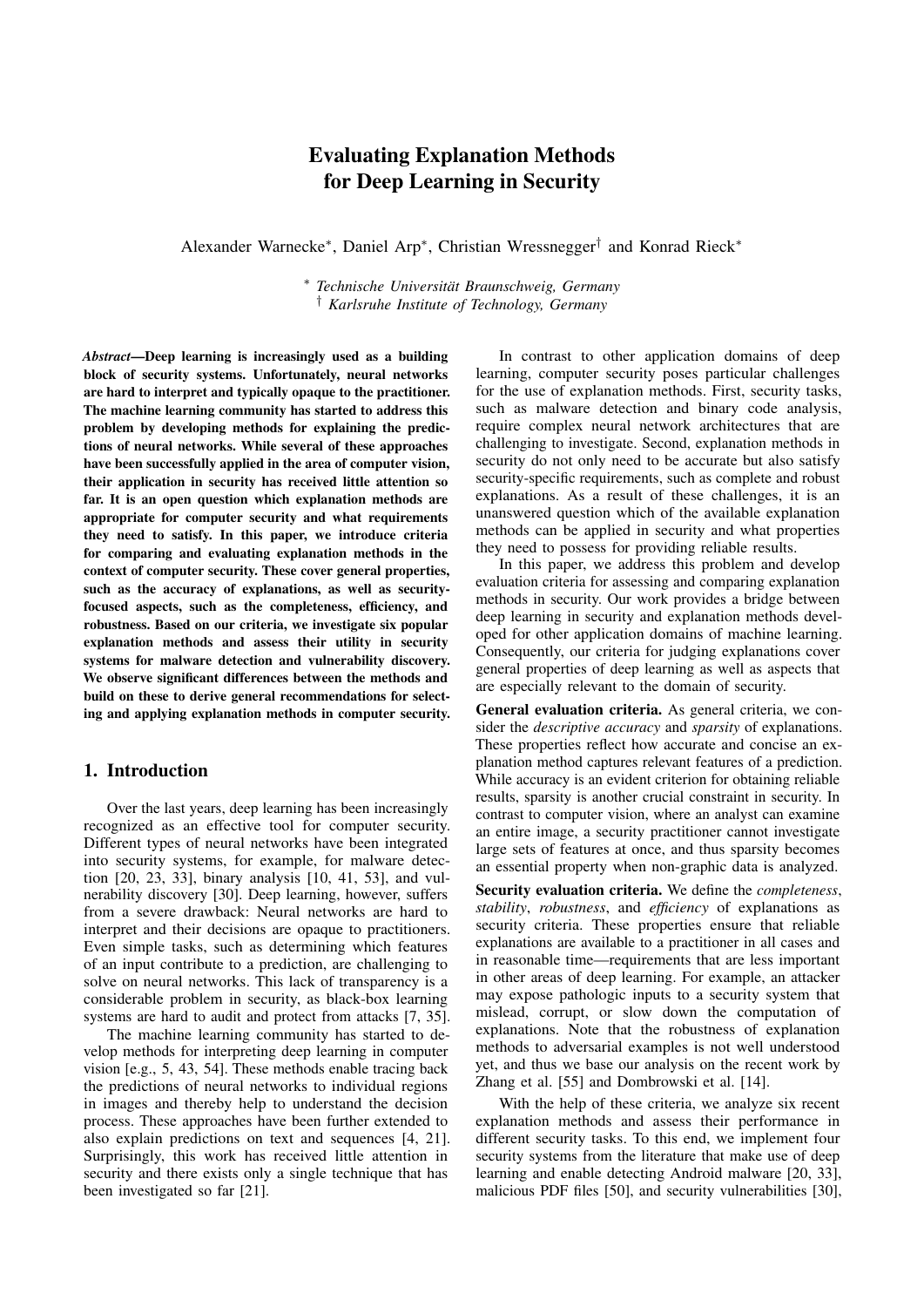respectively. When explaining the decisions of these systems, we observe significant differences between the methods in all criteria. Some methods are not capable of providing sparse results, whereas others struggle with structured security data or suffer from unstable outputs. While the importance of the individual criteria depends on the particular task, we find that the methods IG [\[47\]](#page-14-9) and LRP [\[5\]](#page-13-4) comply best with all criteria and resemble general-purpose techniques for security systems.

To demonstrate the utility of explainable learning, we also qualitatively examine the generated explanations. As an example for this investigation, Figure [1](#page-1-0) shows three explanations for the system VulDeePecker [\[30\]](#page-14-3) that identifies vulnerabilities in source code. While the first explanation method provides a nuanced representation of the relevant features, the second method generates an unsharp explanation due to a lack of sparsity. The third approach provides an explanation that even contradicts the first one. Note that the variables VAR2 and VAR3 receive a positive relevance (blue) in the first case and a negative relevance (orange) in the third.

<span id="page-1-0"></span>

Figure 1: Explanations for the prediction of the security system VulDeePecker on a code snippet from the original dataset. From top to bottom: Original code, LRP, LEMNA, and LIME.

Our evaluation highlights the need for comparing explanation methods and determining the best fit for a given security task. Furthermore, it also unveils a notable number of artifacts in the underlying datasets. For all of the four security tasks, we identify features that are unrelated to security but strongly contribute to the predictions. As a consequence, we argue that explanation methods need to become an integral part of learning-based security systems—first, for understanding the decision process of deep learning and, second, for eliminating artifacts in the training datasets.

The rest of this paper is organized as follows: We briefly review the technical background of explainable learning in Section [2.](#page-1-1) The explanation methods and security systems under test are described in Section [3.](#page-2-0) We introduce our criteria for comparing explanation methods in Section [4](#page-4-0) and evaluate them in Section [5.](#page-7-0) Our qualitative analysis is presented in Section [6](#page-11-0) and Section [7](#page-12-0) concludes the paper.

### <span id="page-1-1"></span>2. Explainable Deep Learning

Neural networks have been used in artificial intelligence for over 50 years, yet concepts for explaining their decisions have just recently started to be explored. This development has been driven by the remarkable progress of deep learning in several areas, such as image recognition [\[28\]](#page-13-8) and machine translation [\[48\]](#page-14-10). To embed our work in this context, we briefly review two aspects of explainable learning that are crucial for its application in security: the *type of neural network* and the *explanation strategy*.

### <span id="page-1-3"></span>2.1. Neural Network Architectures

Different architectures can be used for constructing a neural network, ranging from general-purpose networks to highly specific architectures. In the area of security, three of these architectures are prevalent: *multilayer perceptrons*, *convolutional neural networks*, and *recurrent neural networks* (see Figure [2\)](#page-1-2). Consequently, we focus our study on these network types and refer the reader to the books by Rojas [\[37\]](#page-14-11) and Goodfellow et al. [\[19\]](#page-13-9) for a detailed description of network architectures in general.

<span id="page-1-2"></span>

Figure 2: Overview of network architectures in security: Multilayer perceptrons (MLP), convolutional neural networks (CNN), and recurrent neural networks (RNN).

Multilayer Perceptrons (MLPs). Multilayer perceptrons, also referred to as *feedforward networks*, are a classic and general-purpose network architecture [\[38\]](#page-14-12). The network is composed of multiple fully connected layers of neurons, where the first and last layer correspond to the input and output of the network, respectively. MLPs have been successfully applied to a variety of security problems, such as intrusion and malware detection [\[20,](#page-13-0) [23\]](#page-13-1). While MLP architectures are not necessarily complex, explaining the contribution of individual features is still difficult, as several neurons impact the decision when passing through the network layers.

Convolutional Neural Networks (CNNs). These networks share a similar architecture with MLPs, yet they differ in the concept of *convolution* and *pooling* [\[29\]](#page-13-10). The neurons in convolutional layers receive input only from a local neighborhood of the previous layer. These neighborhoods overlap and create receptive fields that provide a powerful primitive for identifying spatial structure in data. CNNs have thus been successfully used for detecting malicious patterns in the bytecode of Android applications [\[33\]](#page-14-0). Due to the convolution and pooling layers, however, it is hard to explain the decisions of a CNN, as its output needs to be "unfolded" and "unpooled" for analysis.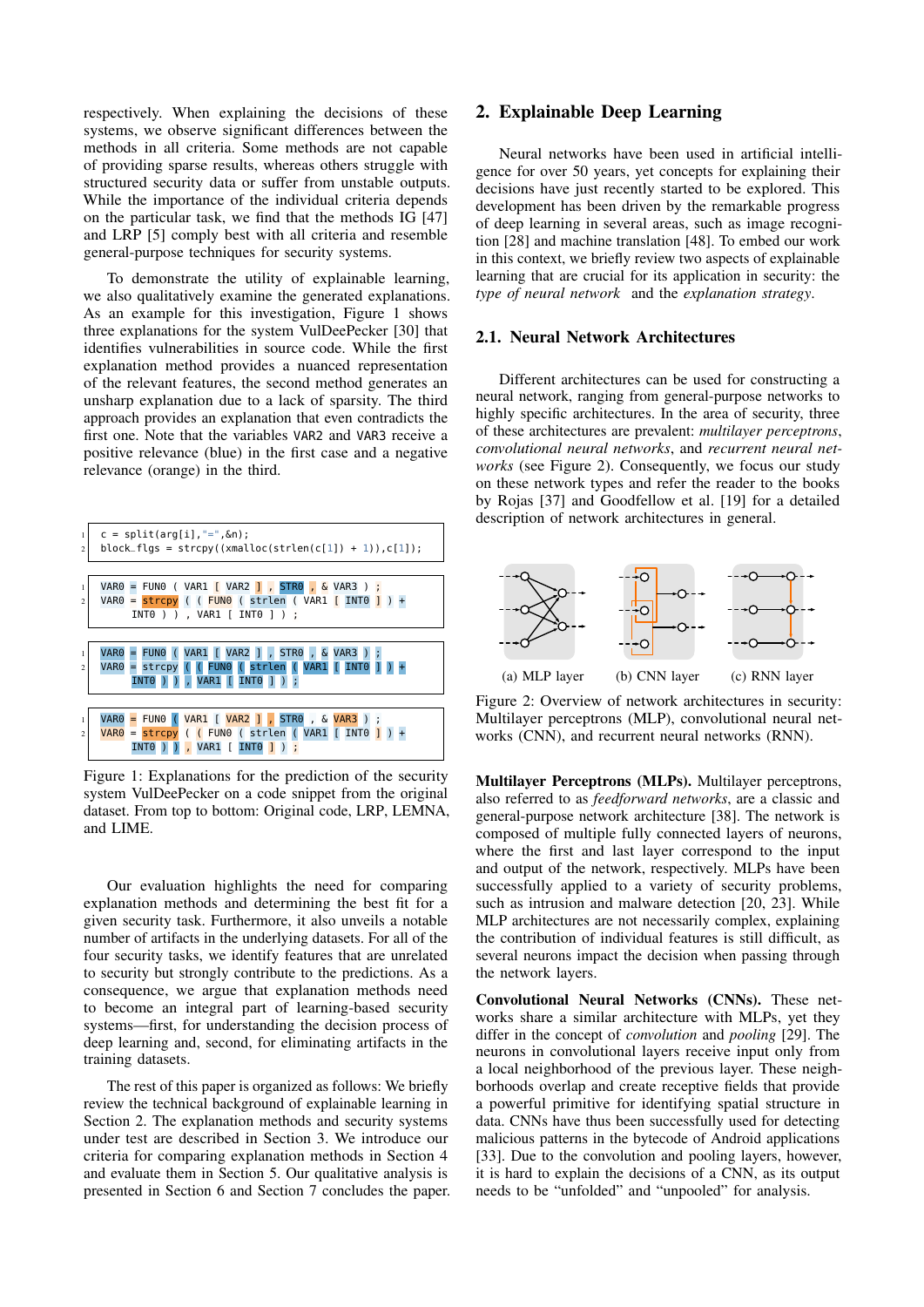Recurrent Neural Networks (RNNs). Recurrent networks, such as LSTM and GRU networks [\[9,](#page-13-11) [22\]](#page-13-12), are characterized by a recurrent structure, that is, some neurons are connected in a loop. This structure enables memorizing information and allows RNNs to operate on sequences of data [\[16\]](#page-13-13). As a result, RNNs have been successfully applied in security tasks involving sequential data, such as the recognition of functions in native code [\[10,](#page-13-2) [41\]](#page-14-1) or the discovery of vulnerabilities in software [\[30\]](#page-14-3). Interpreting the prediction of an RNN is also difficult, as the relevance of an input feature depends on the sequence of previously processed features.

### 2.2. Explanation Strategies

Given the different architectures and the complexity of many neural networks, decoding the entire decision process is a challenging task that currently cannot be solved adequately. However, there exist several recent methods that enable explaining individual predictions of a neural network instead of the complete decision process [e.g., [5,](#page-13-4) [21,](#page-13-6) [36,](#page-14-13) [47,](#page-14-9) [54\]](#page-14-6). We focus on this form of explainable learning that can be formally defined as follows:

**Definition 1.** Given an input vector  $x = (x_1, \ldots, x_d)$ , a neural network N, and a prediction  $f_N(x) = y$ , an explanation method determines why the label  $y$  has been selected by N. This explanation is given by a vector  $r =$  $(r_1, \ldots, r_d)$  that describes the relevance of the dimensions of x for  $f_N(x)$ .

The computed relevance values  $r$  are typically real numbers and can be overlayed with the input in form of a heatmap, such that relevant features are visually highlighted. An example of this visualization is depicted in Figure [1.](#page-1-0) Positive relevance values are shown in blue and indicate importance *towards* the prediction  $f_N(x)$ , whereas negative values are given in orange and indicate importance *against* the prediction. We will use this color scheme throughout the paper<sup>[1](#page-2-1)</sup>.

Despite the variety of approaches for computing a relevance vector for a given neural network and an input, all approaches can be broadly categorized into two explanation strategies: *black-box* and *white-box* explanations.

Black-box Explanations. These methods operate under a black-box setting that assumes no knowledge about the neural network and its parameters. Black-box methods are an effective tool if no access to the neural network is available, for example, when a learning service is audited remotely. Technically, black-box methods rest on an approximation of the function  $f_N$ , which enables them to estimate how the dimensions of x contribute to a prediction. Although black-box methods are a promising approach for explaining deep learning, they can be impaired by the black-box setting and omit valuable information provided through the network architecture and parameters.

White-box Explanations. These approaches operate under the assumption that all parameters of a neural network are known and can be used for determining an explanation. As a result, these methods do not rely on approximations

<span id="page-2-1"></span>1. We use the blue-orange color scheme instead of the typical green-red scheme to make our paper better accessible to color-blind readers.

and can directly compute explanations for the function  $f_N$ on the structure of the network. In practice, predictions and explanations are often computed from within the same system, such that the neural network is readily available for generating explanations. This is usually the case for stand-alone systems for malware detection, binary analysis, and vulnerability discovery. However, several white-box methods are designed for specific network layouts from computer vision and not applicable to all considered architectures [e.g., [43,](#page-14-5) [46,](#page-14-14) [54\]](#page-14-6).

Black-box and white-box explanation methods often share similarities with concepts of adversarial learning and feature selection, as these also aim at identifying features related to the prediction of a classifier. However, adversarial learning and feature selection pursue fundamentally different goals and cannot be directly applied for explaining neural networks. We discuss the differences to these approaches for the interested reader in Appendix [A.](#page-15-0)

### <span id="page-2-0"></span>3. Methods and Systems under Test

Before presenting our criteria for evaluating explanation methods, we first introduce the methods and systems under test. In particular, we cover six methods for explaining predictions in Section [3.1](#page-2-2) and present four security systems based on deep learning in Section [3.2.](#page-3-0) For more information about explanation methods we do not evaluate in the paper [e.g., [12,](#page-13-14) [17\]](#page-13-15) we refer the reader to the Appendix [B.](#page-15-1)

### <span id="page-2-2"></span>3.1. Explanation Methods

Table [1](#page-2-3) provides an overview of popular explanation methods along with their support for the different network architectures. As we are interested in explaining predictions of security systems, we select those methods for our study that are applicable to all common architectures. In the following, we briefly sketch the main idea of these approaches for computing relevance vectors, illustrating the technical diversity of explanation methods.

Gradients and IG. One of the first white-box methods to compute explanations for neural networks has been introduced by Simonyan et al. [\[43\]](#page-14-5) and is based on simple gradients. The output of the method is given by  $r_i = \frac{\partial y}{\partial x_i}$ , which the authors call a *saliency map*. Here  $r_i$  measures how much y changes with respect to  $x_i$ . Sundararajan et al. [\[47\]](#page-14-9) extend this approach and propose Integrated Gradients (IG) that use a baseline  $x'$ , for instance a vector of zeros, and calculate the shortest path from  $x'$ 

<span id="page-2-3"></span>TABLE 1: Popular explanation methods. The support for different neural network architectures is indicated by ✓. Methods evaluated in this paper are indicated by \*.

| <b>Explanation methods</b>          | ML P | <b>CNN</b> | <b>RNN</b> |
|-------------------------------------|------|------------|------------|
| Gradients* [43], IG* [47]           |      |            |            |
| LRP* [5], DeepLift $[42]$           |      |            |            |
| PatternNet, PatternAttribution [24] |      |            |            |
| DeConvNet [54], GuidedBP [46]       |      |            |            |
| CAM [56], GradCAM [8, 39]           |      |            |            |
| RTIS [11], MASK [17]                |      |            |            |
| LIME* [36], SHAP* [31], QII [12]    |      |            |            |
| $LEMNA*$ [21]                       |      |            |            |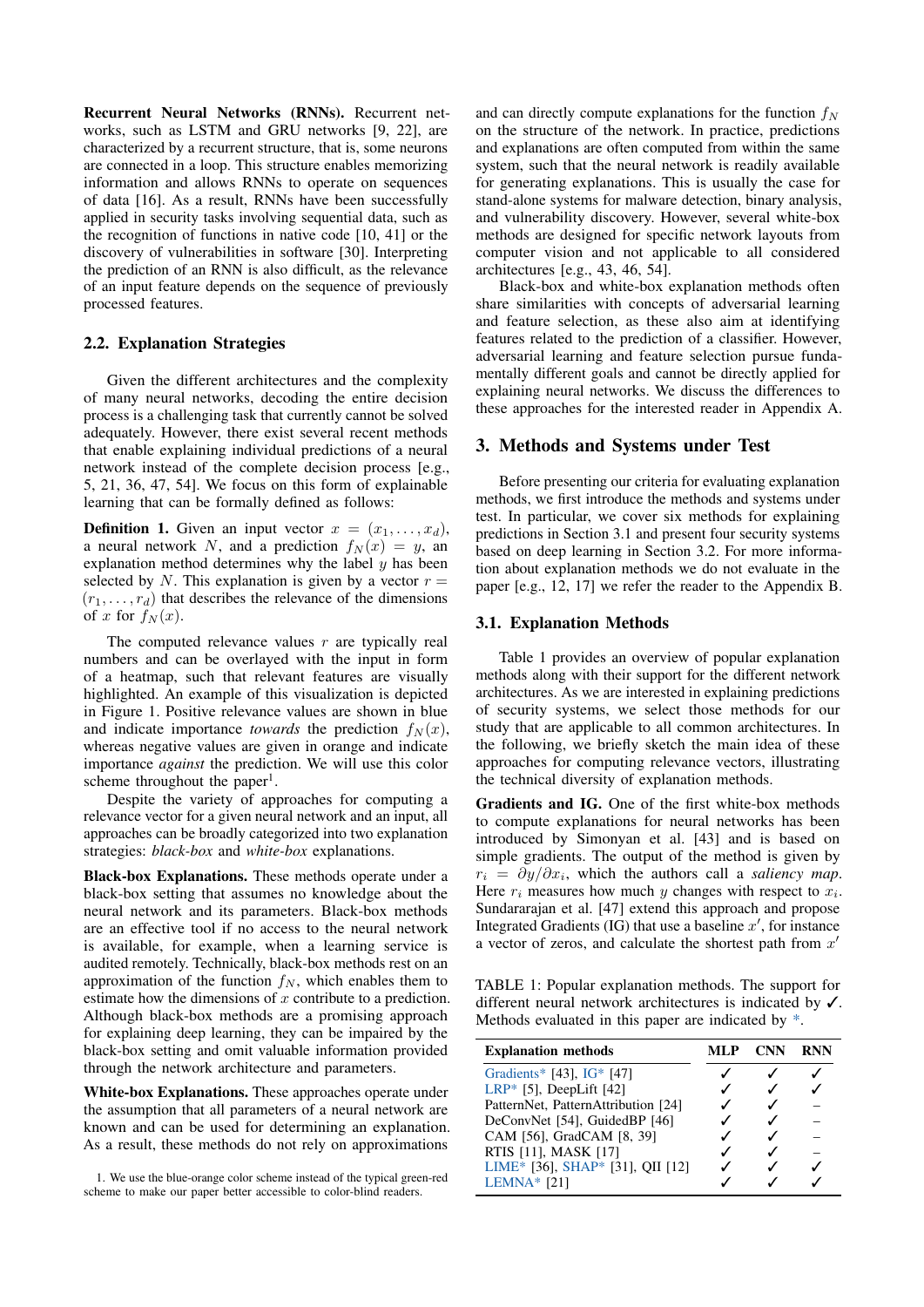to x, given by  $x - x'$ . To compute the relevance of  $x_i$ , the gradients with respect to  $x_i$  are cumulated along this path yielding

$$
r_i = (x_i - x'_i) \int_0^1 \frac{\partial f_N(x' + \alpha(x - x'))}{\partial x_i} d\alpha.
$$

Both gradient-based methods can be applied to all relevant network architectures and thus are considered in our comparative evaluation of explanation methods.

LRP and DeepLift. These popular white-box methods determine the relevance of a prediction by performing a backward pass through the neural network, starting at the output layer and performing calculations until the input layer is reached [\[5\]](#page-13-4). The central idea of layer-wise relevance propagation (LRP) is the use of a conservation property that needs to hold true during the backward pass. If  $r_i^l$  is the relevance of the unit i in layer l of the neural network then

$$
\sum_i r_i^1 = \sum_i r_i^2 = \dots = \sum_i r_i^L
$$

needs to hold true for all L layers. Similarly, DeepLift performs a backward pass but takes a reference activation  $y' = f_N(x')$  of a reference input x' into account. The method enforces the conservation law,

$$
\sum_{i} r_i = y - y' = \Delta y,
$$

that is, the relevance assigned to the features must sum up to the difference between the outcome of  $x$  and  $x'$ . Both approaches support explaining the decisions of feedforward, convolutional and recurrent neural networks [see [4\]](#page-13-5). However, as DeepLift and IG are closely related [\[2\]](#page-13-19), we focus our study on the method  $\epsilon$ -LRP.

LIME and SHAP. Ribeiro et al. [\[36\]](#page-14-13) introduce one of the first black-box methods for explaining neural networks that is further extended by Lundberg and Lee [\[31\]](#page-14-18). Both methods aim at approximating the decision function  $f_N$ by creating a series of  $l$  perturbations of  $x$ , denoted as  $\tilde{x}_1, \ldots, \tilde{x}_l$  by setting entries in the vector x to 0 randomly. The methods then proceed by predicting a label  $f_N(\tilde{x}_i)$  =  $\tilde{y}_i$  for each  $\tilde{x}_i$  of the l perturbations. This sampling strategy enables the methods to approximate the local neighborhood of  $f_N$  at the point  $f_N(x)$ . LIME [\[36\]](#page-14-13) approximates the decision boundary by a weighted linear regression model,

$$
\underset{g \in \mathcal{G}}{\arg \min} \sum_{i=1}^{l} \pi_x(\tilde{x}_i) (f_N(\tilde{x}_i) - g(\tilde{x}_i))^2,
$$

where G is the set of all linear functions and  $\pi_x$  is a function indicating the difference between the input  $x$  and a perturbation  $\tilde{x}$ . SHAP [\[31\]](#page-14-18) follows the same approach but uses the SHAP kernel as weighting function  $\pi_x$ , which is shown to create *Shapley Values* [\[40\]](#page-14-19) when solving the regression. Shapley Values are a concept from game theory where the features act as players under the objective of finding a fair contribution of the features to the payout—in this case the prediction of the model. As both approaches can be applied to any learning model, we study them in our empirical evaluation.

LEMNA. As last explanation method, we consider LEMNA, a black-box method specifically designed for security applications [\[21\]](#page-13-6). It uses a mixture regression model for approximation, that is, a weighted sum of K linear models:

$$
f(x) = \sum_{j=1}^{K} \pi_j(\beta_j \cdot x + \epsilon_j).
$$

The parameter  $K$  specifies the number of models, the random variables  $\epsilon = (\epsilon_1, \ldots, \epsilon_K)$  originate from a normal distribution  $\epsilon_i \sim N(0, \sigma)$  and  $\pi = (\pi_1, \ldots, \pi_K)$  holds the weights for each model. The variables  $\beta_1, \ldots, \beta_K$  are the regression coefficients and can be interpreted as K linear approximations of the decision boundary near  $f_N(x)$ .

### <span id="page-3-0"></span>3.2. Security Systems

As field of application for the six explanation methods, we consider four recent security systems that employ deep learning (see Table [2\)](#page-3-1). The systems cover the three major architectures/types introduced in Section [2.1](#page-1-3) and comprise between 4 to 6 layers of different types.

<span id="page-3-1"></span>TABLE 2: Overview of the considered security systems.

| <b>System</b> | <b>Publication</b>     | <b>Type</b> | # Lavers |
|---------------|------------------------|-------------|----------|
| $D$ rebin+    | <b>ESORICS'17 [20]</b> | ML P        |          |
| Mimicus+      | CCS'18 [21]            | MLP         |          |
| <b>DAMD</b>   | CODASPY'17 [33]        | <b>CNN</b>  | h        |
| VulDeePecker  | <b>NDSS'18 [30]</b>    | <b>RNN</b>  |          |

Drebin+. The first system uses an MLP for identifying Android malware. The system has been proposed by Grosse et al. [\[20\]](#page-13-0) and builds on features originally developed by Arp et al. [\[3\]](#page-13-20). The network consists of two hidden layers, each comprising 200 neurons. The input features are statically extracted from Android applications and cover data from the application's manifest, such as hardware details and requested permissions, as well as information based on the application's code, such as suspicious API calls and network addresses. To verify the correctness of our implementation, we train the system on the original Drebin dataset [\[3\]](#page-13-20), where we use 75 % of the 129,013 Android application for training and 25 % for testing. Table [3](#page-4-1) shows the results of this experiment, which are in line with the performance published by Grosse et al. [\[20\]](#page-13-0).

Mimicus+. The second system also uses an MLP but is designed to detect malicious PDF documents. The system is re-implemented based on the work of Guo et al. [\[21\]](#page-13-6) and builds on features originally introduced by Smutz and Stavrou [\[45\]](#page-14-20). Our implementation uses two hidden layers with 200 nodes each and is trained with 135 features extracted from PDF documents. These features cover properties about the document structure, such as the number of sections and fonts in the document, and are mapped to binary values as described by Guo et al. [\[21\]](#page-13-6). For a full list of features, we refer the reader to the implementation by Šrndić and Laskov [\[50\]](#page-14-8). For verifying our implementation, we make use of the original dataset that contains 5,000 benign and 5,000 malicious PDF files and again split the dataset into 75 % for training and 25 %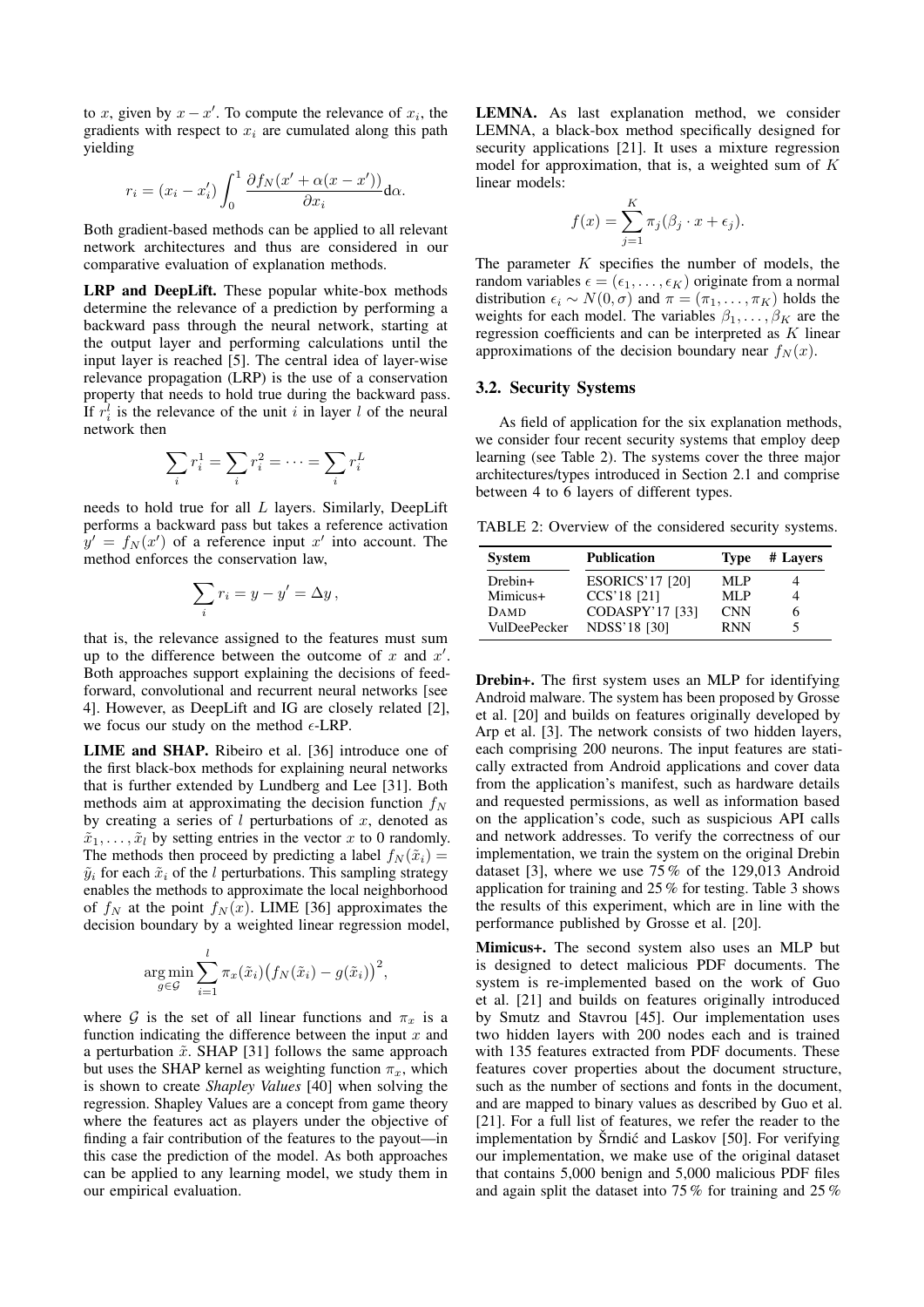<span id="page-4-1"></span>TABLE 3: Performance of the re-implemented security systems on the original datasets.

| <b>System</b>       | Accuracy | <b>Precision</b> | <b>Recall</b> | <b>F1-Score</b> |
|---------------------|----------|------------------|---------------|-----------------|
| $D$ rebin+          | 0.980    | 0.926            | 0.924         | 0.925           |
| Mimicus+            | 0.994    | 0.991            | 0.998         | 0.994           |
| <b>DAMD</b>         | 0.949    | 0.967            | 0.924         | 0.953           |
| <b>VulDeePecker</b> | 0.908    | 0.837            | 0.802         | 0.819           |

for testing. Our results are shown in Table [3](#page-4-1) and come close to a perfect detection.

<span id="page-4-6"></span>DAMD. The third security system studied in our evaluation uses a CNN for identifying malicious Android applications [\[33\]](#page-14-0). The system processes the raw Dalvik bytecode of Android applications and its neural network is comprised of six layers for embedding, convolution, and max-pooling of the extracted instructions. As the system processes entire applications, the number of features depends on the size of the applications. For a detailed description of this process, we refer the reader to the publication by McLaughlin et al. [\[33\]](#page-14-0). To replicate the original results, we apply the system to data from the Malware Genome Project [\[57\]](#page-14-21). This dataset consists of 2,123 applications in total, with 863 benign and 1,260 malicious samples. We again split the dataset into 75 % of training and 25 % of testing data and obtain results similar to those presented in the original publication.

VulDeePecker. The fourth system uses an RNN for discovering vulnerabilities in source code [\[30\]](#page-14-3). The RNN consists of five layers, uses 300 LSTM cells [\[22\]](#page-13-12), and applies a word2vec embedding [\[34\]](#page-14-22) with 200 dimensions for analyzing C/C++ code. As a preprocessing step, the source code is sliced into code gadgets that comprise short snippets of tokens. The gadgets are truncated or padded to a length of 50 tokens. For verifying the correctness of our implementation, we use the CWE-119 dataset, which consists of 39,757 code gadgets, with 10,444 gadgets corresponding to vulnerabilities. In line with the original study, we split the dataset into 80 % training and 20 % testing data, and attain a comparable accuracy.

The four selected security systems provide a diverse view on the current use of deep learning in security. Drebin+ and Mimicus+ are examples of systems that make use of MLPs for detecting malware. However, they differ in the dimensionality of the input: While Mimicus+ works on a small set of engineered features, Drebin+ analyzes inputs with thousands of dimensions. DAMD is an example of a system using a CNN in security and capable of learning from large inputs, whereas VulDeePecker makes use of an RNN, similar to other learning-based approaches analyzing program code [e.g., [10,](#page-13-2) [41,](#page-14-1) [53\]](#page-14-2).

### <span id="page-4-0"></span>4. Evaluation Criteria

In light of the broad range of available explanation methods, the practitioner is in need of criteria for selecting the best method for a security task at hand. In this section, we develop these criteria and demonstrate their utility in different examples. Before doing so, however, we address another important question: Do the considered explanation methods provide different results? If the methods generated

<span id="page-4-2"></span>

<span id="page-4-5"></span>Figure 3: Comparison of the top-10 features for the different explanation methods. An average value of 1 indicates identical top-10 features and a value of 0 indicates no overlap.

similar explanations, criteria for their comparison would be less important and any suitable method could be chosen in practice.

To answer this question, we investigate the top- $k$ features of the six explanation methods when explaining predictions of the security systems. That is, we compare the set  $T_i$  of the k features with the highest relevance from method i with the set  $T_i$  of the k features with the highest relevance from method  $j$ . In particular, we compute the *intersection size*

<span id="page-4-4"></span>
$$
IS(i,j) = \frac{|T_i \cap T_j|}{k},\tag{1}
$$

as a measure of similarity between the two methods. The intersection size lies between 0 and 1, where 0 indicates no overlap and 1 corresponds to identical top-k features.

A visualization of the intersection size averaged over the samples of the four datasets is shown in Figure [3.](#page-4-2) We choose  $k = 10$  according to a typical use case of explainable learning: An expert investigates the top-10 features to gain insights on a prediction. For DAMD, we use  $k = 50$ , as the dataset is comprised of long opcode sequences. We observe that the top features of the explanation methods differ considerably. For example, in the case of VulDeePecker, all methods determine different top-10 features. While we notice some similarity between the methods, it becomes clear that the methods cannot be simply interchanged, and there is a need for measurable evaluation criteria.

### <span id="page-4-3"></span>4.1. General Criteria: Descriptive Accuracy

As the first evaluation criteria, we introduce the *descriptive accuracy*. This criterion reflects how accurate an explanation method captures relevant features of a prediction. As it is difficult to assess the relation between features and a prediction directly, we follow an indirect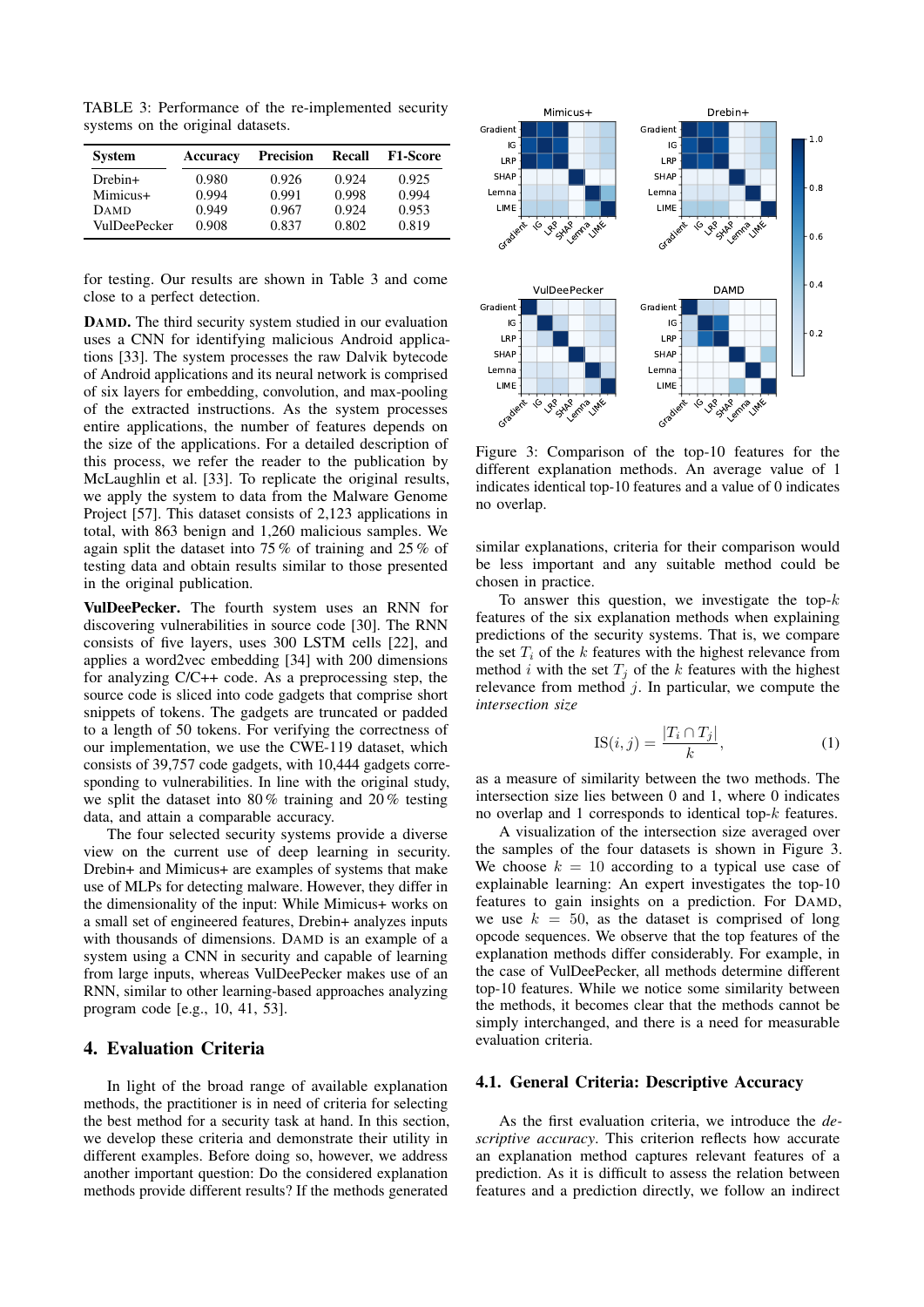<span id="page-5-0"></span>

(c) LIME

memmove ( VAR0 , VAR1 , INT0  $*$  sizeof ( wchar  $t$  ) ) ;

Figure 4: Explanations for a program slice from the VulDeePecker dataset using (b) Integrated Gradients and (c) LIME.

strategy and measure how removing the most relevant features changes the prediction of the neural network.

**Definition 2.** Given a sample  $x$ , the descriptive accuracy  $(DA)$  is calculated by removing the  $k$  most relevant features  $x_1, \ldots, x_k$  from the sample, computing the new prediction using  $f_N$  and measuring the score of the original prediction class  $c$  without the  $k$  features,

$$
DA_k(x, f_N) = f_N(x | x_1 = 0, ..., x_k = 0)_c.
$$

If we remove relevant features from a sample, the accuracy should decrease, as the neural network has less information for making a correct prediction. The better the explanation, the quicker the accuracy will drop, as the removed features capture more context of the predictions. Consequently, explanation methods with a steep decline of the descriptive accuracy provide better explanations than methods with a gradual decrease.

To demonstrate the utility of the descriptive accuracy, we consider a sample from the VulDeePecker dataset, which is shown in Figure [4\(](#page-5-0)a). The sample corresponds to a program slice and is passed to the neural network as a sequence of tokens. Figures [4\(](#page-5-0)b) and [4\(](#page-5-0)c) depict these tokens overlayed with the explanations of the methods Integrated Gradients (IG) and LIME, respectively. Note that the VulDeePecker system truncates all code snippets to a length of 50 tokens before processing them through the neural network [\[30\]](#page-14-3).

The example shows a simple buffer overflow which originates from an incorrect calculation of the buffer size in line 7. The two explanation methods significantly differ when explaining the detection of this vulnerability. While IG highlights the wmemset call as important, LIME highlights the call to memmove and even marks wmemset as speaking *against* the detection. Measuring the descriptive accuracy can help to determine which of the two explanations reflects the prediction of the system better.

<span id="page-5-1"></span>

| TABLE 4: Explanations of LRP and LEMNA for a sample |  |  |  |
|-----------------------------------------------------|--|--|--|
| of the GoldDream family from the DAMD dataset.      |  |  |  |

| Ы  | <b>LRP</b>         | <b>LEMNA</b>       |
|----|--------------------|--------------------|
| 0  | invoke-virtual     | invoke-virtual     |
|    | move-result-object | move-result-object |
| 2  | if-egz             | if-egz             |
| 3  | const-string       | const-string       |
| 4  | invoke-virtual     | invoke-virtual     |
| 5  | move-result-object | move-result-object |
| 6  | check-cast         | check-cast         |
| 7  | array-length       | array-length       |
| 8  | new-array          | new-array          |
| 9  | const/4            | const/4            |
| 10 | array-length       | array-length       |
| 11 | if-ge              | if-ge              |
| 12 | aget-object        | aget-object        |

### <span id="page-5-2"></span>4.2. General Criteria: Descriptive Sparsity

Assigning high relevance to features which impact a prediction is a necessary prerequisite for good explanations. However, a human analyst can only process a limited number of these features, and thus we define the *descriptive sparsity* as a further criterion for comparing explanations methods as follows:

Definition 3. The descriptive sparsity is measured by scaling the relevance values to the range  $[-1, 1]$ , computing a normalized histogram h of them and calculating the *mass around zero* (MAZ) defined by

$$
\text{MAZ}(r) = \int_{-r}^{r} h(x) \text{dx for } r \in [0, 1].
$$

The MAZ can be thought of as a window which starts at 0 and grows uniformly into the positive and negative direction of the  $x$  axis. For each window, the fraction of relevance values that lies in the window is evaluated. Sparse explanations have a steep rise in MAZ close to 0 and are flat around 1, as most of the features are not marked as relevant. By contrast, dense explanations have a notable smaller slope close to 0, indicating a larger set of relevant features. Consequently, explanation methods with a MAZ distribution peaking at 0 should be preferred over methods with less pronounced distributions.

As an example of a sparse and dense explanation, we consider two explanations generated for a malicious Android application of the DAMD dataset. Table [4](#page-5-1) shows a snapshot of these explanations, covering opcodes of the onReceive method. LRP provides a crisp representation in this setting, whereas LEMNA marks the entire snapshot as relevant. If we normalize the relevance vectors to  $[-1, 1]$ and focus on features above 0.2, LRP returns only 14 relevant features for investigation, whereas LEMNA returns 2,048 features, rendering a manual examination tedious.

It is important to note that the descriptive accuracy and the descriptive sparsity are not correlated and must *both* be satisfied by an effective explanation method. A method marking all features as relevant while highlighting a few ones can be accurate but is clearly not sparse. Vice versa, a method assigning high relevance to very few meaningless features is sparse but not accurate.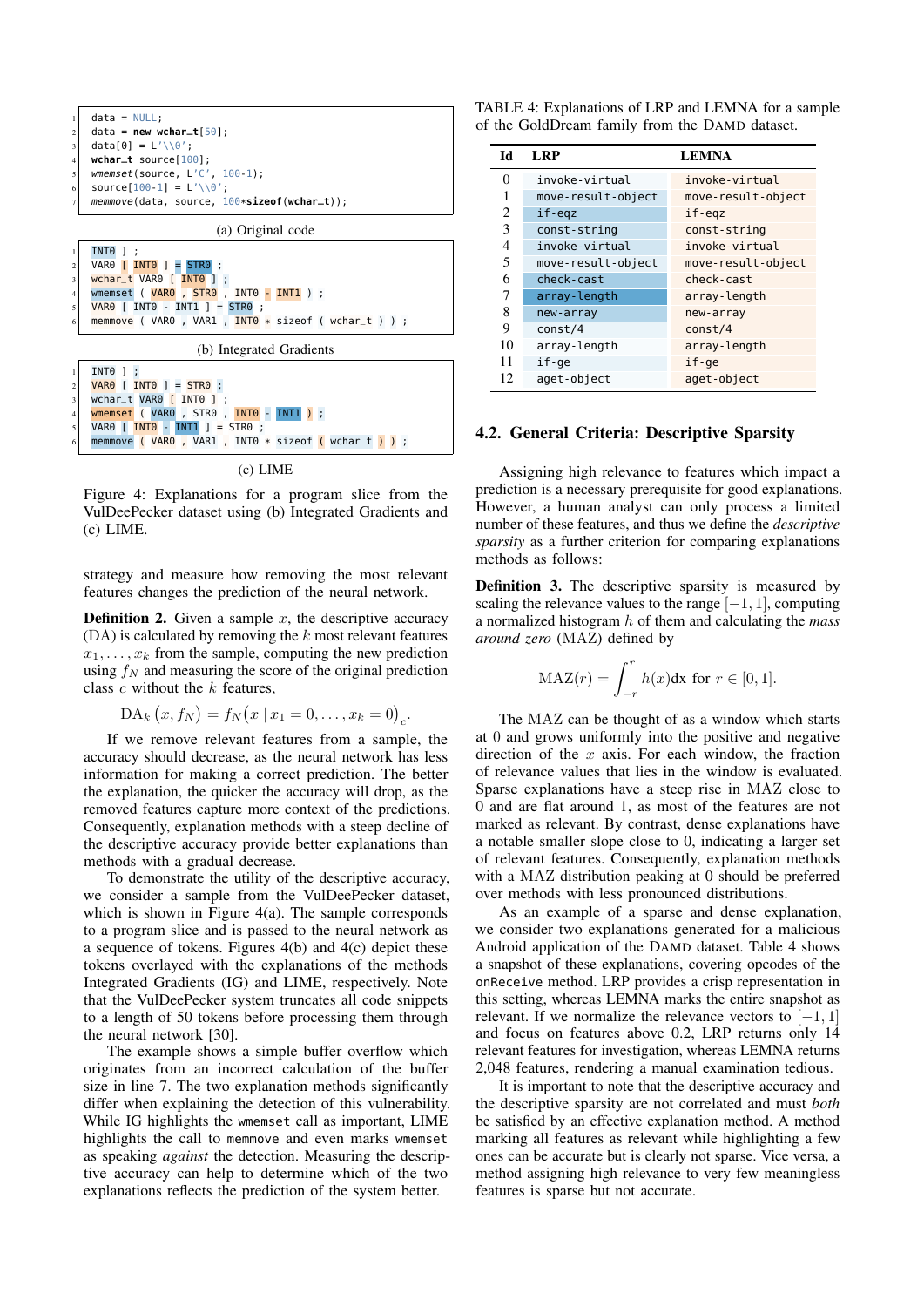<span id="page-6-0"></span>TABLE 5: Explanations for the Android malware FakeInstaller generated for Drebin+ using Gradients and SHAP.

| 1d       | <b>Gradients</b>                             | <b>SHAP</b>                                  |
|----------|----------------------------------------------|----------------------------------------------|
| $\Omega$ | feature::android.hardware.touchscreen        | feature::android.hardware.touchscreen        |
|          | intent::android.intent.category.LAUNCHER     | intent::android.intent.category.LAUNCHER     |
| 2        | real_permission::android.permission.INTERNET | real_permission::android.permission.INTERNET |
|          | api_call::android/webkit/WebView             | api_call::android/webkit/WebView             |
| 4        | intent::android.intent.action.MAIN           | intent::android.intent.action.MAIN           |
|          | url::translator.worldclockr.com              | url::translator.worldclockr.com              |
| 6        | url::translator.worldclockr.com/android.html | url::translator.worldclockr.com/android.html |
|          | permission::android.permission.INTERNET      | permission::android.permission.INTERNET      |
| 8        | activity::.Main                              | activity::.Main                              |

### <span id="page-6-2"></span>4.3. Security Criteria: Completeness

After introducing two generic evaluation criteria, we start focusing on aspects that are especially important for the area of security. In a security system, an explanation method must be capable of creating proper results in all possible situations. If some inputs, such as pathological data or corner cases, cannot be processed by an explanation method, an adversary may trick the method into producing *degenerated* results. Consequently, we propose *completeness* as the first security-specific criterion.

Definition 4. An explanation method is complete, if it can generate non-degenerated explanations for all possible input vectors of the prediction function  $f_N$ .

Several white-box methods are complete by definition, as they calculate relevance vectors directly from the weights of the neural network. For black-box methods, however, the situation is different: If a method approximates the prediction function  $f_N$  using random perturbations, it may fail to derive a valid estimate of  $f_N$  and return degenerated explanations. We investigate this phenomenon in more detail in Section [5.4.](#page-8-0)

As an example of this problem, Table [5](#page-6-0) shows explanations generated by the methods Gradients and SHAP for a benign Android application of the Drebin dataset. The Gradients explanation finds the touchscreen feature in combination with the launcher category and the internet permission as an explanation for the benign classification. SHAP, however, creates an explanation of zeros which provides no insights. The reason for this degenerated explanation is rooted in the random perturbations used by SHAP. By flipping the value of features, these perturbations aim at changing the class label of the input. As there exist far more benign features than malicious ones in the case of Drebin+, the perturbations can fail to switch the label and prevent the linear regression to work resulting in a degenerated explanation.

### 4.4. Security Criteria: Stability

In addition to complete results, the explanations generated in a security system need to be reliable. That is, relevant features must not be affected by fluctuations and need to remain stable over time in order to be useful for an expert. As a consequence, we define *stability* as another security-specific evaluation criterion.

Definition 5. An explanation methods is stable, if the generated explanations do not vary between multiple runs.

<span id="page-6-1"></span>TABLE 6: Two explanations from LEMNA for the same sample computed in different runs.

| Id | <b>LEMNA</b> (Run 1) | LEMNA (Run 2)    |
|----|----------------------|------------------|
| 0  | pos_page_min         | pos_page_min     |
| 1  | $count$ js           | $count$ is       |
| 2  | count_javascript     | count_javascript |
| 3  | pos_acroform_min     | pos_acroform_min |
| 4  | ratio_size_page      | ratio_size_page  |
| 5  | pos_image_min        | pos_image_min    |
| 6  | count_obj            | count_obj        |
|    |                      |                  |
| 27 | pos_image_max        | pos_image_max    |
| 28 | count_page           | count_page       |
| 29 | len_stream_avg       | len_stream_avq   |
| 30 | pos_page_avg         | pos_page_avg     |
| 31 | count_stream         | count_stream     |
| 32 | moddate tz           | moddate_tz       |
| 33 | len_stream_max       | len_stream_max   |
| 34 | count_endstream      | count_endstream  |

That is, for any run  $i$  and  $j$  of the method, the intersection size of the top features  $T_i$  and  $T_j$  should be close to 1, that is,  $IS(i, j) > 1 - \epsilon$  for some small threshold  $\epsilon$ .

The stability of an explanation method can be empirically determined by running the methods multiple times and computing the average intersection size, as explained in the beginning of this section. White-box methods are deterministic by construction since they perform a fixed sequence of computations for generating an explanation. Most black-box methods, however, require random perturbations to compute their output which can lead to different results for the same input. Table [6,](#page-6-1) for instance, shows the output of LEMNA for a PDF document from the Mimicus+ dataset over two runs. Some of the most relevant features from the first run receive very little relevance in the second run and vice versa, rendering the explanations unstable. We analyze these instabilities of the explanation methods in Section [5.5.](#page-9-0)

### 4.5. Security Criteria: Efficiency

When operating a security system in practice, explanations need to be available in reasonable time. While low run-time is not a strict requirement in general, time differences between minutes and milliseconds are still significant. For example, when dealing with large amounts of data, it might be desirable for the analyst to create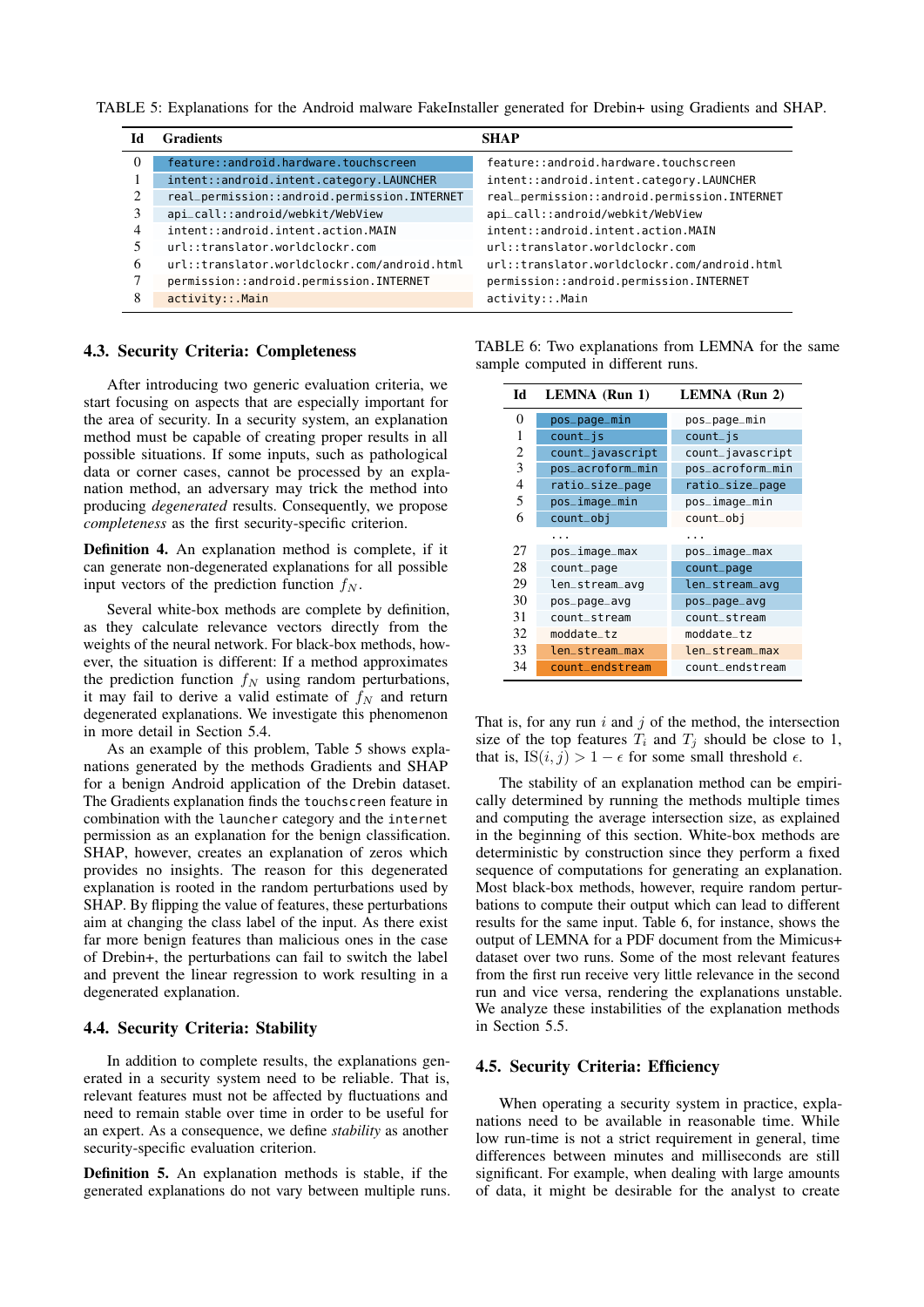explanations for every sample of an entire class. We thus define *efficiency* as a further criterion for explanation methods in security applications.

Definition 6. We consider a method efficient if it enables providing explanations without delaying the typical workflow of an expert.

As the workflow depends on the particular security task, we do not define concrete run-time numbers, yet we provide a negative example as an illustration. The runtime of the method LEMNA depends on the size of the inputs. For the largest sample of the DAMD dataset with 530,000 features, it requires about one hour for computing an explanation, which obstructs the workflow of inspecting Android malware severely.

### 4.6. Security Criteria: Robustness

As the last criterion, we consider the *robustness* of explanation methods to attacks. Recently, several attacks [e.g., [14,](#page-13-7) [44,](#page-14-23) [55\]](#page-14-7) have shown that explanation methods may suffer from adversarial perturbations and can be tricked into returning incorrect relevance vectors, similarly to adversarial examples [\[7\]](#page-13-3). The objective of these attacks is to disconnect the explanation from the underlying prediction, such that arbitrary relevance values can be generated that do not explain the behavior of the model.

Definition 7. An explanation method is robust if the computed relevance vector cannot be decoupled from the prediction by an adversarial perturbation.

Unfortunately, the robustness of explanation methods is still not well understood and, similarly to adversarial examples, guarantees and strong defenses have not been established yet. To this end, we assess the robustness of the explanation methods based on the existing literature.

### <span id="page-7-0"></span>5. Evaluation

Equipped with evaluation criteria for comparing explanation methods, we proceed to empirically investigate these in different security tasks. To this end, we implement a comparison framework that integrates the six selected explanation methods and four security systems.

### 5.1. Experimental Setup

White-box Explanations. For our comparison framework, we make use of the iNNvestigate toolbox by Alber et al. [\[1\]](#page-13-21) that provides efficient implementations for LRP, Gradients, and IG. For the security system VulDeePecker, we use our own LRP implementation [\[51\]](#page-14-24) based on the publication by Arras et al. [\[4\]](#page-13-5). In all experiments, we set  $\epsilon = 10^{-3}$  for LRP and use  $N = 64$  steps for IG. Due to the high dimensional embedding space of VulDeePecker, we choose a step count of  $N = 256$  in the corresponding experiments.

Black-box Explanations. We re-implement LEMNA in accordance to Guo et al. [\[21\]](#page-13-6) and use the Python package cvxpy [\[13\]](#page-13-22) to solve the linear regression problem with Fused Lasso restriction [\[52\]](#page-14-25). We set the number of mixture models to  $K = 3$  and the number of perturbations to

 $l = 500$ . The parameter S is set to  $10<sup>4</sup>$  for Drebin+ and Mimicus+, as the underlying features are not sequential and to 10−<sup>3</sup> for the sequences of DAMD and VulDeePecker [see [21\]](#page-13-6). Furthermore, we implement LIME with  $l = 500$  perturbations, use the cosine similarity as proximity measure, and employ the regression solver from the scipy package using  $L_1$  regularization. For SHAP we make use of the open-source implementation by Lundberg and Lee [\[31\]](#page-14-18) including the KernelSHAP solver.

<span id="page-7-1"></span>TABLE 7: Descriptive accuracy (DA) and sparsity (MAZ) for the different explanation methods.

| Method       | Drebin+ | Mimicus+ DAMD |       | VulDeePecker |
|--------------|---------|---------------|-------|--------------|
| LIME.        | 0.580   | 0.257         | 0.919 | 0.571        |
| <b>LEMNA</b> | 0.656   | 0.405         | 0.983 | 0.764        |
| <b>SHAP</b>  | 0.891   | 0.565         | 0.966 | 0.869        |
| Gradients    | 0.472   | 0.213         | 0.858 | 0.856        |
| ЮŦ           | 0.446   | 0.206         | 0.499 | 0.574        |
| LRP          | 0.474   | 0.213         | 0.504 | 0.625        |

(a) Area under the DA curves from Figure [5.](#page-8-1)

| Method       | Drebin+ | Mimicus+ DAMD |       | <b>VulDeePecker</b> |
|--------------|---------|---------------|-------|---------------------|
| <b>LIME</b>  | 0.757   | 0.752         | 0.833 | 0.745               |
| <b>LEMNA</b> | 0.681   | 0.727         | 0.625 | 0.416               |
| <b>SHAP</b>  | 0.783   | 0.716         | 0.713 | 0.813               |
| Gradients    | 0.846   | 0.856         | 0.949 | 0.816               |
| Юf           | 0.847   | 0.858         | 0.999 | 0.839               |
| LRP          | 0.846   | 0.856         | 0.964 | 0.827               |

(b) Area under MAZ curves from Figure [5.](#page-8-1)

### 5.2. Descriptive Accuracy

We start our evaluation by measuring the descriptive accuracy (DA) of the explanation methods as defined in Section [4.1.](#page-4-3) In particular, we successively remove the most relevant features from the samples of the datasets and measure the decrease in the classification score. For Drebin+ and Mimicus+, we remove features by setting the corresponding dimensions to 0. For DAMD, we replace the most relevant instructions with the no-op opcode, and for VulDeePecker we substitute the selected tokens with an embedding-vector of zeros.

<span id="page-7-2"></span>The top row in Figure [5](#page-8-1) shows the results of this experiment. As the first observation, we find that the DA curves vary significantly between the explanation methods and security systems. However, the methods IG and LRP consistently obtain strong results in all settings and show steep declines of the descriptive accuracy. Only on the VulDeePecker dataset, the black-box method LIME can provide explanations with comparable accuracy. Notably, for the DAMD dataset, IG and LRP are the only methods to generate real impact on the outcome of the classifier. For Mimicus+, IG, LRP and Gradients achieve a perfect accuracy decline after only 25 features and thus the white-box explanation methods outperform the black-box methods in this experiment.

Table [7\(](#page-7-1)a) shows the *area under curve* (AUC) for the descriptive accuracy curves from Figure [5.](#page-8-1) We observe that IG is the best method over all datasets—lower values indicate better explanations—followed by LRP. In comparison to other methods it is up to 48 % better on average.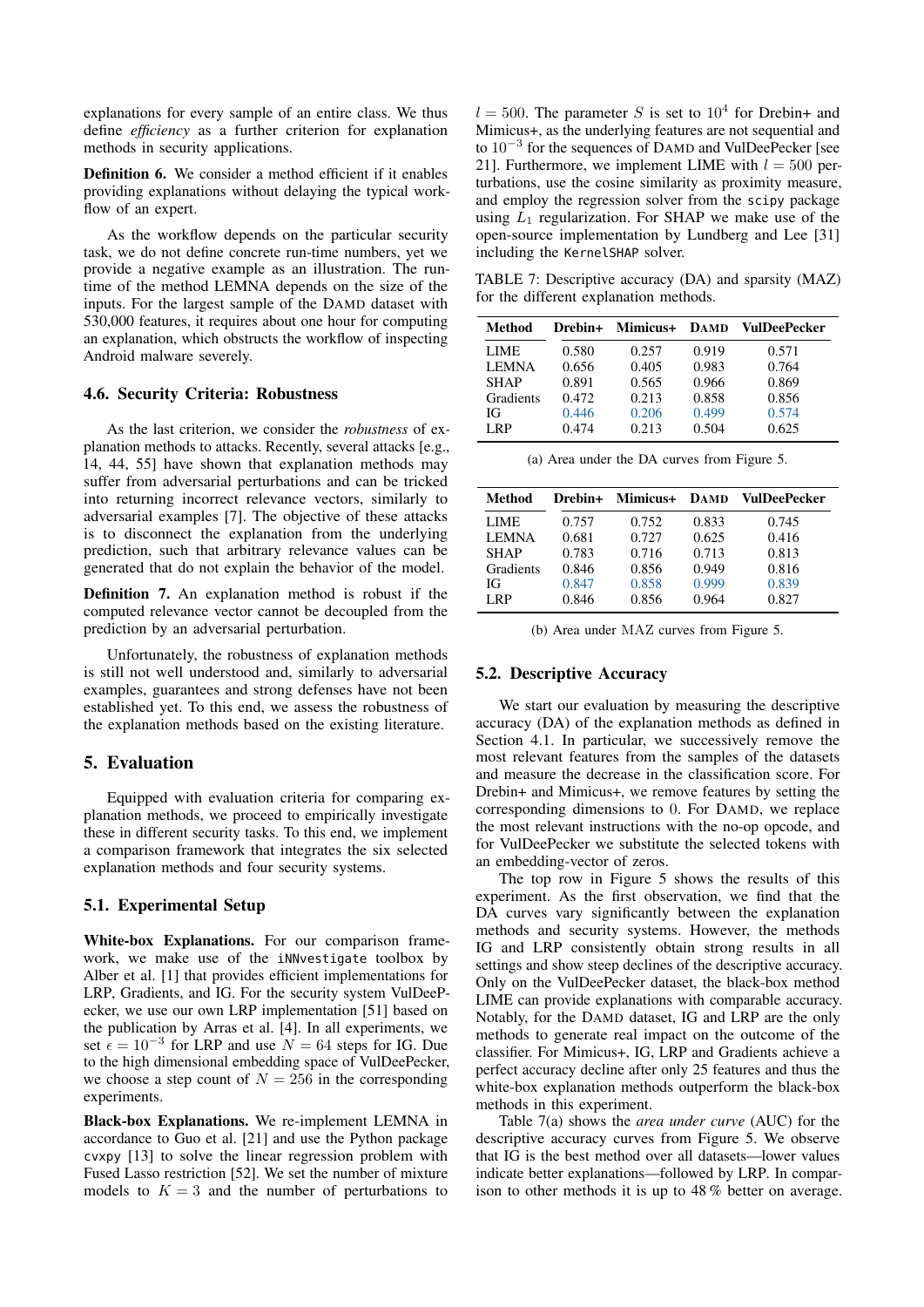<span id="page-8-1"></span>

Figure 5: Descriptive accuracy and sparsity for the considered explanation methods. Top row: Average descriptive accuracy (ADA); bottom row: sparsity measured as mass around zero (MAZ).

Intuitively, this considerable difference between the whitebox and black-box methods makes sense, as white-box approaches can utilize internal information of the neural networks that are not available to black-box methods.

### <span id="page-8-2"></span>5.3. Descriptive Sparsity

We proceed by investigating the sparsity of the generated explanations with the MAZ score defined in Section [4.2.](#page-5-2) The second row in Figure [5](#page-8-1) shows the result of this experiment for all datasets and methods. We observe that the methods IG, LRP, and Gradients show the steepest slopes and assign the majority of features little relevance, which indicates a sparse distribution. By contrast, the other explanation methods provide flat slopes of the MAZ close to 0, as they generate relevance values with a broader range and thus are less sparse.

For Drebin+ and Mimicus+, we observe an almost identical level of sparsity for LRP, IG and Gradients supporting the findings from Figure [3.](#page-4-2) Interestingly, for VulDeePecker, the MAZ curve of LEMNA shows a strong increase close to 1, indicating that it assigns high relevance to a lot of tokens. While this generally is undesirable, in case of LEMNA, this is founded in the basic design and the use of the Fused Lasso constraint. In case of DAMD, we see a massive peak at 0 for IG, showing that it marks almost all features as irrelevant. According to the previous experiment, however, it simultaneously provides a very good accuracy on this data. The resulting sparse and accurate explanations are particularly advantageous for a human analyst since the DAMD dataset contains samples with up to 520,000 features. The explanations from IG provide a compressed yet accurate representation of the sequences which can be inspected easily.

We summarize the performance on the MAZ metric by calculating the *area under curve* and report it in Table [7\(](#page-7-1)b). A high AUC indicates that more features have

been assigned a relevance close to 0, that is, the explanation is more sparse. We find that the best methods again are white-box approaches, providing explanations that are up to 50 % sparser compared to the other methods in this experiment.

### <span id="page-8-0"></span>5.4. Completeness of Explanations

We further examine the completeness of the explanations. As shown in Section [4.3,](#page-6-2) some explanation methods can not calculate meaningful relevance values for all inputs. In particular, perturbation-based methods suffer from this problem, since they determine a regression with labels derived from random perturbations. To investigate this problem, we monitor the creation of perturbations and their labels for the different datasets.

When creating perturbations for some sample  $x$  it is essential for black-box methods that a fraction  $p$  of them is classified as belonging to the opposite class of  $x$ . In an optimal case one can achieve  $p \approx 0.5$ , however during our experiments we find that 5 % can be sufficient to calculate a non-degenerated explanation in some cases. Figure [6](#page-9-1) shows for each value of  $p$  and all datasets the fraction of samples remaining when enforcing a percentage p of perturbations from the opposite class.

In general, we observe that creating malicious perturbations from benign samples is a hard problem, especially for Drebin+ and DAMD. For example, in the Drebin+ dataset only 31 % of the benign samples can obtain a  $p$  value of 5 % which means that more than 65 % of the whole dataset suffer from degenerated explanations. A detailed calculation for all datasets with a  $p$  value of 5% can be found in Table [12](#page-16-0) in the Appendix [C.](#page-16-1)

The problem of incomplete explanations is rooted in the imbalance of features characterizing malicious and benign data in the datasets. While only few features make a sample malicious, there exists a large variety of features turning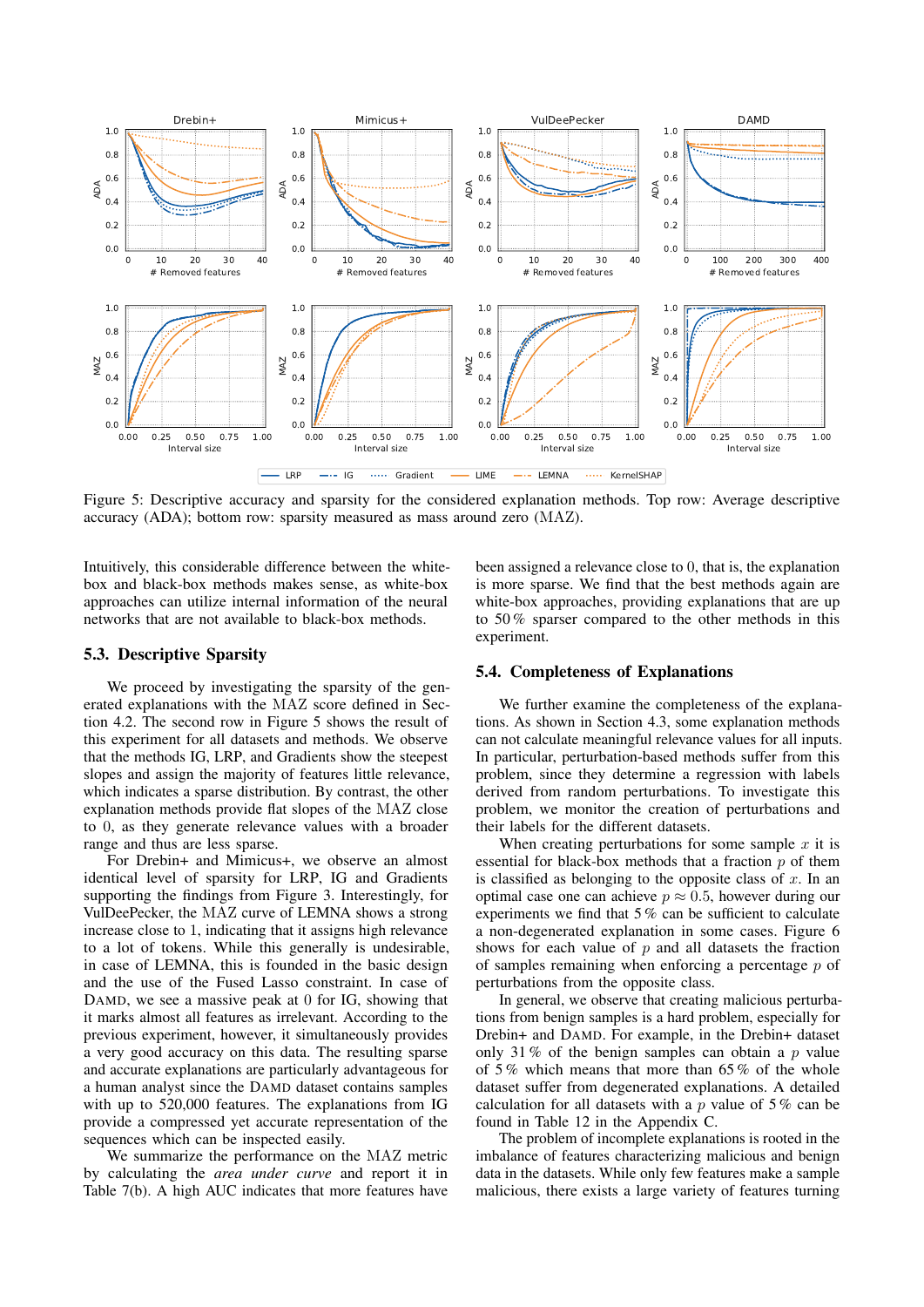<span id="page-9-1"></span>

Figure 6: Perturbation label statistics of the datasets. For each percentage of perturbations from the other class the percentage of samples achieving this number is shown.

a sample benign. As a consequence, randomly setting malicious features to zero leads to a benign classification, while setting benign features to zero usually does not impact the prediction. As a consequence, it is often not possible to explain predictions for benign applications and the analyst is stuck with an empty explanation.

In summary, we argue that perturbation-based explanation methods should only be used in security settings where incomplete explanations can be compensated by other means. In all other cases, one should refrain from using these black-box methods in the context of security.

### <span id="page-9-0"></span>5.5. Stability of Explanations

We proceed to evaluate the stability of the explanation methods when processing inputs from the four security systems. To this end, we apply the explanations to the same samples over multiple runs and measure the average intersection size between the runs.

Table [8](#page-9-2) shows the average intersection size between the top  $k$  features for three runs of the methods as defined in Equation [1.](#page-4-4) We use  $k = 10$  for all datasets except for DAMD where we use  $k = 50$  due to the larger input space. Since the outputs of Gradients, IG, and LRP are deterministic, they reach the perfect score of 1.0 in all settings and thus do not suffer from limitations concerning stability.

For the perturbation-based methods, however, stability poses a severe problem since none of those methods obtains a intersection size of more than 0.5. This indicates that on average half of the top features do not overlap when computing explanations on the same input. Furthermore, we see that the assumption of *locality* of the perturbationbased methods does not apply for all models under test, since the output is highly dependent on the perturbations used to approximate the decision boundary. Therefore, the best methods for the stability criterion beat the perturbationbased methods by a factor of at least 2.5 on all datasets.

### 5.6. Efficiency of Explanations

We finally examine the efficiency of the different explanation methods. Our experiments are performed on a regular server system with an Intel Xeon E5 v3 CPU at 2.6 GHz. It is noteworthy that the methods Gradients,

<span id="page-9-2"></span>TABLE 8: Average intersection size between top features for multiple runs. Values close to one indicate greater stability.

| Method       |        | Drebin+ Mimicus+ DAMD |       | VulDeePecker |
|--------------|--------|-----------------------|-------|--------------|
| LIME.        | 0.480  | 0.446                 | 0.040 | 0.446        |
| <b>LEMNA</b> | 0.4205 | 0.304                 | 0.016 | 0.416        |
| <b>SHAP</b>  | 0.257  | 0.411                 | 0.007 | 0.440        |
| Gradients    | 1.000  | 1.000                 | 1.000 | 1.000        |
| ЮŦ           | 1.000  | 1.000                 | 1.000 | 1.000        |
| LRP          | 1.000  | 1.000                 | 1.000 | 1.000        |

IG and LRP can benefit from computations on a graphical processing unit (GPU), therefore we report both results but use only the CPU results to achieve a fair comparison with the black-box methods.

Table [9](#page-9-3) shows the average run-time per input for all explanations methods and security systems. We observe that Gradients and LRP achieve the highest throughput in general beating the other methods by orders of magnitude. This advantage arises from the fact that data can be processed *batch-wise* for methods like Gradients, IG, and LRP, that is, explanations can be calculated for a set of samples at the same time. The Mimicus+ dataset, for example, can be processed in one batch resulting in a speed-up factor of more than  $16,000\times$  over the fastest black-box method. In general we note that the white-box methods Gradients and LRP achieve the fastest run-time since they require a single backwards-pass through the network. Moreover, computing these methods on a GPU results in additional speedups of a factor up to three.

<span id="page-9-3"></span>TABLE 9: Run-time per sample in seconds. Note the range of the different times from microseconds to minutes.

| Method       | Drebin+              | Mimicus+             | <b>DAMD</b>          | VulDeePecker         |
|--------------|----------------------|----------------------|----------------------|----------------------|
| <b>LIME</b>  | $3.1 \times 10^{-2}$ | $2.8 \times 10^{-2}$ | $7.4 \times 10^{-1}$ | $3.0 \times 10^{-2}$ |
| <b>LEMNA</b> | 4.6                  | 2.6                  | $6.9 \times 10^{2}$  | 6.1                  |
| <b>SHAP</b>  | 9.1                  | $4.3 \times 10^{-1}$ | 45                   | 5.0                  |
| Gradients    | $8.1 \times 10^{-3}$ | $7.8 \times 10^{-6}$ | $1.1 \times 10^{-2}$ | $7.6 \times 10^{-4}$ |
| ЮŦ           | $1.1 \times 10^{-1}$ | $5.4 \times 10^{-5}$ | $6.9 \times 10^{-1}$ | $4.0 \times 10^{-1}$ |
| <b>LRP</b>   | $8.4 \times 10^{-3}$ | $1.7 \times 10^{-6}$ | $1.3 \times 10^{-2}$ | $2.9 \times 10^{-2}$ |
| GPU          | Drebin+              | Mimicus+             | <b>DAMD</b>          | VulDeePecker         |
| Gradients    | $7.4 \times 10^{-3}$ | $3.9 \times 10^{-6}$ | $3.5 \times 10^{-3}$ | $3.0 \times 10^{-4}$ |
| ЮŦ           | $1.5 \times 10^{-2}$ | $3.9 \times 10^{-5}$ | $3.0 \times 10^{-1}$ | $1.3 \times 10^{-1}$ |
| LRP          | $7.3 \times 10^{-3}$ | $1.6 \times 10^{-6}$ | $7.8 \times 10^{-3}$ | $1.1 \times 10^{-2}$ |

The run-time of the black-box methods increases for high dimensional datasets, especially DAMD, since the regression problems need to be solved in higher dimensions. While the speed-up factors are already enormous, we have not even included the creation of perturbations and their classification, which consume additional run-time as well.

### 5.7. Robustness of Explanations

Recently, multiple authors have shown that adversarial perturbations are also applicable against explanation methods and can manipulate the generated relevance values. Given a classification function  $f$ , an input  $x$  and a target class  $c_t$  the goal of an adversarial perturbation is to find  $\tilde{x} = x + \delta$  such that  $\delta$  is minimal but at the same time  $f(\tilde{x}) = c_t \neq f(x).$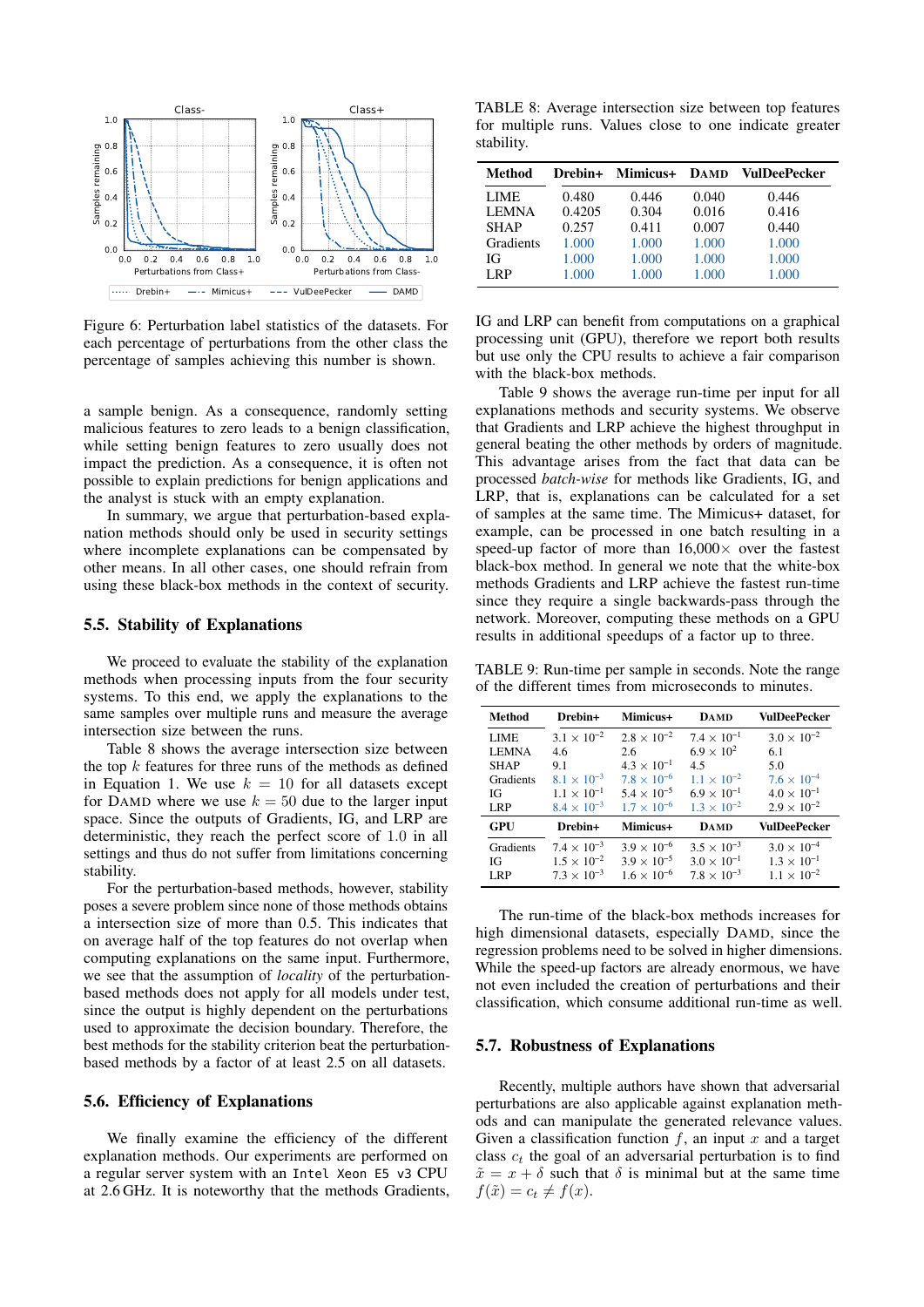| <b>Explanation Method</b> | Accuracy | <b>Sparsity</b> | <b>Completeness</b> | <b>Stability</b> | <b>Efficiency</b>      | <b>Robustness</b> | <b>Overall Rating</b>                                                                                      |
|---------------------------|----------|-----------------|---------------------|------------------|------------------------|-------------------|------------------------------------------------------------------------------------------------------------|
| <b>LIME</b>               | 0.582    | 0.772           | -                   | 0.353            | $2.1 \times 10^{-1}$ s |                   | $\begin{array}{ccccccccccccccccc} \bullet & \bullet & \circ & \circ & \circ & \bullet & \circ \end{array}$ |
| <b>LEMNA</b>              | 0.702    | 0.612           |                     | 0.289            | $1.8 \times 10^{2}$ s  |                   | $\begin{array}{ccc} \circ & \circ & \circ & \circ & \circ & \circ \end{array}$                             |
| <b>SHAP</b>               | 0.823    | 0.757           |                     | 0.279            | 4.8                    |                   | $\begin{array}{ccc}\n0 & 0 & 0 & 0 & 0 \\ 0 & 0 & 0 & 0 & 0\n\end{array}$                                  |
| Gradients                 | 0.600    | 0.867           |                     | 1.000            | $5.0 \times 10^{-3}$ s |                   |                                                                                                            |
| IG                        | 0.431    | 0.886           |                     | 1.000            | $3.0 \times 10^{-1}$ s |                   | $\bullet\bullet\bullet\bullet\bullet\circ$                                                                 |
| <b>LRP</b>                | 0.454    | 0.873           |                     | 1.000            | $5.0 \times 10^{-2}$ s |                   | $\bullet\bullet\bullet\bullet\bullet\circ$                                                                 |

<span id="page-10-0"></span>TABLE 10: Results of the evaluated explanation methods. The last column summarizes these metrics in a rating comprising three levels: strong( $\bullet$ ), medium ( $\circ$ ), and weak ( $\circ$ ).

For an explanation method  $g_f(x)$  Zhang et al. [\[55\]](#page-14-7) propose to solve

$$
\min_{\delta} d_p(f(\tilde{x}), c_t) + \lambda d_e(g_f(\tilde{x}), g_f(x)), \tag{2}
$$

where  $d_p$  and  $d_e$  are distance measures for classes and explanations of f. The crafted input  $\tilde{x}$  is misclassified by the network but keeps an explanation very close to the one of x. Dombrowski et al. [\[14\]](#page-13-7) show that many white-box methods can be tricked to produce an arbitrary explanation  $e_t$  without changing the classification by solving

$$
\min_{\delta} d_e(g_f(\tilde{x}), e_t) + \gamma d_p(f(\tilde{x}), f(x)). \tag{3}
$$

While the aforementioned attacks are constructed for white-box methods, Slack et al. [\[44\]](#page-14-23) have recently proposed an attack against LIME and SHAP. They show that the perturbations, which have to be classified to create explanations, deviate strongly from the original data distribution and hence are easily distinguishable from original data samples. With this knowledge an adversary can use a different model  $\hat{f}$  to classify the perturbations and create arbitrary explanations to hide potential biases of the original model. Although LEMNA is not considered by Slack et al. [\[44\]](#page-14-23), it can be attacked likewise since it relies on perturbation labels as well.

The white-box attacks by Zhang et al. [\[55\]](#page-14-7) and Dombrowski et al. [\[14\]](#page-13-7) require access to the model parameters which is a technical hurdle in practice. Similarly, however, the black-box attack by Slack et al. [\[44\]](#page-14-23) needs to bypass the classification process of the perturbations to create arbitrary explanations which is equally difficult. A further problem of all attacks in the security domain are the discrete input features: For images, an adversarial perturbation  $\delta$  is typically small and imperceptible, while binary features, as in the Drebin+ dataset, require larger changes with  $|\delta|$  > 1. Similarly, for VulDeePecker and DAMD, a direct application of existing attacks will likely result in broken code or invalid behavior. Adapting these attacks seems possible but requires further research on adversarial learning in structured domains.

Based on this analysis, we conclude that explanation methods are not robust and vulnerable to different attacks. Still, these attacks require access to specific parts of the victim system as well as further extenions to work in discrete domains. As a consequence, the robustness of the methods is difficult to assess and further work is needed to establish a better understanding of this threat.

### 5.8. Summary

A strong explanation method is expected to achieve good results for each criterion and on each dataset. For example, we have seen that the Gradients method computes sparse results in a decent amount of time. The features, however, are not accurate on the DAMD and VulDeePecker dataset. Equally, the relevance values of SHAP for the Drebin+ dataset are sparser than those from LEMNA but suffer from instability. To provide an overview, we average the performance of all methods over the four datasets and summarize the results in Table [10.](#page-10-0)

For each of the six evaluation criteria, we assign each method one of the following three categories:  $\bullet$ ,  $\bullet$ , and  $\circ$ . The  $\bullet$  category is given to the best explanation method and other methods with a similar performance. The  $\circ$  category is assigned to the worst method and methods performing equally bad. Finally, the  $\bullet$  category is given to methods that lie between the best and worst methods.

Based on Table [10,](#page-10-0) we can see that white-box explanation methods achieve a better ranking than black-box methods in all evaluation criteria. Due to the direct access to the parameters of the neural network, these methods can better analyze the prediction function and are able to identify relevant features. In particular, IG and LRP are the best methods overall regarding our evaluation criteria. They compute results in less than 50 ms in our benchmark, mark only few features as relevant, and the selected features have great impact on the decision of the classifier. These methods also provide deterministic results and do not suffer from incompleteness. As a result, we recommend to use these methods for explaining deep learning in security. However, if white-box access is not available, we recommend the black-box method LIME as it shows the best performance in our experiments or to apply *model stealing* as shown in the following Section [5.9](#page-11-1) to enable the use of white-box methods.

In general, whether white-box or black-box methods are applicable also depends on *who* is generating the explanations: If the developer of a security system wants to investigate its prediction, direct access to all model parameters is typically available and white-box methods can be applied easily. Similarly, if the learning models are shared between practitioners, white-box approaches are also the method of choice. If the learning model, however, is trained by a remote party, such as a machinelearning-as-a-service providers, only black-box methods are applicable. Likewise, if an auditor or security tester inspects a proprietary system, black-box methods also become handy, as they do not require reverse-engineering and extracting model parameters.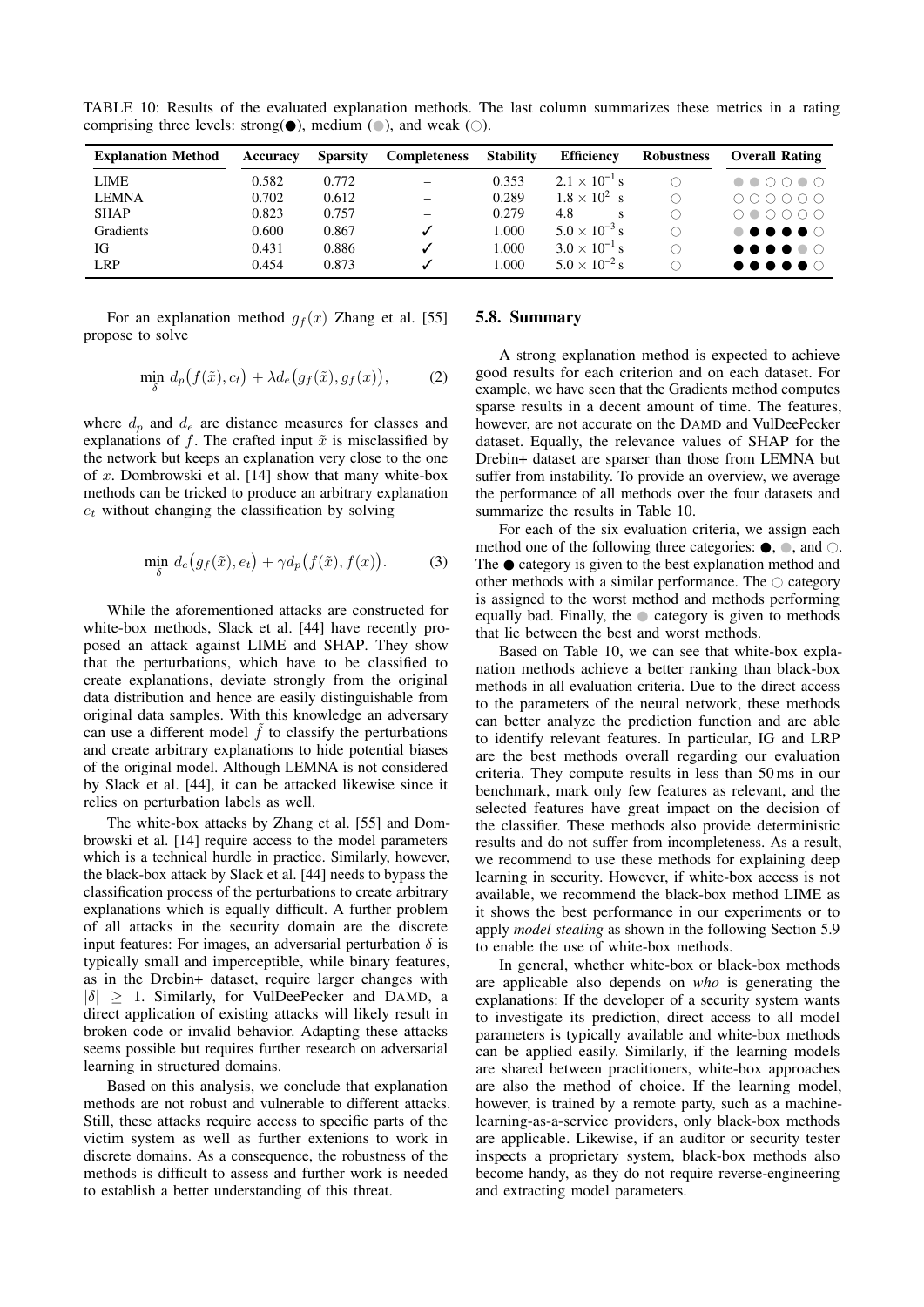<span id="page-11-4"></span><span id="page-11-2"></span><span id="page-11-1"></span><span id="page-11-0"></span>

Top-10 features of explanations obtained from models that were stolen from<br>the original model of the Drebin+ and Mimicus+ dataset. Figure 7: Intersection size of the Top-10 features of explanations obtained from models that were stolen from the original model of the Drebin+ and Mimicus+ dataset. of the 7: Intersection size Figure<sup>'</sup>

# 5.9. Model Stealing for White-Box Explanations 5.9. Model Stealing for White-Box Explanations

security domain should favor white-box methods over<br>black-box methods when aiming to explain neural networks. black-box methods when aiming to explain neural networks. However, there are cases when access to the parameters of also use *model stealing* to obtain an approximation of the original network $[49]$ . This approach assumes that the from the the system is not available and white-box methods can not be used. Instead of using black-box methods one could user can predict an unlimited number of samples with the model to be explained. The obtained predictions can then be used to train a surrogate model which might have a Our experiments show that practitioners from the security domain should favor white-box methods over However, there are cases when access to the parameters of the system is not available and white-box methods can not be used. Instead of using black-box methods one could also use *model stealing* to obtain an approximation of the original network[\[49\]](#page-14-26). This approach assumes that the user can predict an unlimited number of samples with the model to be explained. The obtained predictions can then be used to train a surrogate model which might have a show that practitioners different architecture but a similar behavior. different architecture but a similar behavior. Our experiments

and use these predictions to train three 200 resulting in models with higher, lower and the original complexity. For each model we calculate explanations via LRP and compute the intersection size given by Equation 1 for  $k = 10$ .<br>The results in Figure 7 show that To evaluate the differences between the explanations of surrogate models to the original ones we conduct an experiment on the Drebin+ and Mimicus+ datasets as follows: We use the predictions of the original model<br>from Grosse et al. [20] which has two dense layers with surrogate models. The number of layers is varied to be 2, 3] and the number of units in each layer is always LRP and compute the intersection size given by Equation [1](#page-4-5) To evaluate the differences between the explanations of surrogate models to the original ones we conduct an experiment on the Drebin+ and Mimicus+ datasets as follows: We use the predictions of the original model from Grosse et al. [\[20\]](#page-13-23) which has two dense layers with 200 units each and use these predictions to train three surrogate models. The number of layers is varied to be  $\left[1, 2, 3\right]$  and the number of units in each layer is always 200 resulting in models with higher, lower and the original complexity. For each model we calculate explanations via 200 units each

liver similar explanations to the original model (IS $\approx$ 0.7) although having different architectures for the Drebin+ dataset. However, the similarity between the stolen models is clearly higher (IS $\approx$ 0.85). For the Mimicu we observe a general stability of the learned features at a lower level  $(IS \approx 0.55)$ . These results indicate that the The results in Figure [7](#page-11-2) show that the models deliver similar explanations to the original model (IS≈0.7) although having different architectures for the Drebin+ is clearly higher (IS≈0.85). For the Mimicus+ dataset, explanations of the stolen models are better than those obtained from black-box methods (see Figure 3) but still deviate from the original model, i.e., there is no global<br>transferability between the explanations. At all, model dataset. However, the similarity between the stolen models we observe a general stability of the learned features at a lower level (IS≈0.55). These results indicate that the explanations of the stolen models are better than those obtained from black-box methods (see Figure [3\)](#page-4-6) but still deviate from the original model, i.e., there is no global transferability between the explanations. At all, model stealing can be considered a good alternative to the usage stealing can be considered a good alternative to the usage of black-box explanation methods. of black-box explanation methods.

# 6. Insights on the Datasets 6. Insights on the Datasets

<span id="page-11-3"></span>During the experiments for this paper, we have ananot only 5 but also qualitatively from the perspective of a security analyst. In this section, we summarize our observations and discuss insights related to the role of deep learning in security. insights related to the role of deep learning in security. During the experiments for this paper, we have anaquantitatively as discussed in Section [5](#page-7-2) but also quallyzed various explanations of security systems—not only itatively from the perspective of a security analyst. In this section, we summarize our observations and discuss lyzed various explanations of security systemsquantitatively as discussed in Section

determined using IG. The right columns show the frequency TABLE 11: Top-5 features for the Mimicus+ dataset determined using IG. The right columns show the frequency TABLE 11: Top-5 features for the Mimicus+ dataset in benign and malicious PDF documents, respectively. in benign and malicious PDF documents, respectively.

| Class | <b>Top 5 Feature</b> | <b>Benign</b> | Malicious  |
|-------|----------------------|---------------|------------|
|       | count_font           | 98.4%         | $20.8\,\%$ |
| Ī     | producer_mismatch    | 97.5%         | 16.6%      |
|       | title_num            | 68.6%         | $4.8\,\%$  |
|       | pdfid1_num           | 81.5%         | ofo<br>2.8 |
|       | title_uc             | $68.6\%$      | $4.8\%$    |
|       | pos_eof_min          | $100.0\%$     | $93.4\%$   |
|       | count_javascript     | $6.0\%$       | $88.0\,\%$ |
|       | $count_{-1}$ s       | 5.2%          | 83.4%      |
|       | count_trailer        | 89.3%         | 97.7%      |
|       | pos_page_avg         | $0.00\%$      | $00.0\,\%$ |
|       | count_endobj         | $00.0\%$      | 99.6%      |
|       | createdate_tz        | 85.5%         | 99.9%      |
|       | count_action         | $16.4\%$      | 73.8%      |

Moreover, we publish the generated explanations from all [2](#page-11-3) in order to datasets and methods on the project's website foster future research. foster future research.

## 6.1. Insights on Mimicus+ 6.1. Insights on Mimicus+

strong impact of these elements is meaningful, as JavaScript is frequently used in malicious PDF documents [27]. However, we also identify features features like count\_trailer that measures the number of trailer sections in the document or count\_box\_letter that<br>counts the number of US letter sized boxes can hardly be related to security and rather constitute artifacts in the When inspecting explanations for the Mimicus+ system, When inspecting explanations for the Mimicus+ system, we observe that the features for detecting malware are dominated by count\_javascript and count\_js, which both stand for the number of JavaScript elements in in the explanations that are non-intuitive. For example, in the explanations that are non-intuitive. For example, counts the number of US letter sized boxes can hardly we observe that the features for detecting malware are dominated by count\_javascript and count\_js, which both stand for the number of JavaScript elements in the document. The strong impact of these elements is meaningful, as JavaScript is frequently used in malicious PDF documents [\[27\]](#page-13-24). However, we also identify features features like count\_trailer that measures the number of trailer sections in the document or count\_box\_letter that be related to security and rather constitute artifacts in the dataset captured by the learning process. dataset captured by the learning process. the document. The

88 % of the malicious documents, whereas only about 6% of the benign samples make use of it (see Table 11). of the benign samples make use of it (see Table [11\)](#page-11-4). This makes JavaScript an extremely discriminating feature for the dataset. From a security perspective, this is an unsatisfying result, as the neural network of Mimicus+ in the documents. An attacker could potentially evade<br>Mimicus+ by not using JavaScript or obfuscating the To further investigate the impact of JavaScript features on the neural network, we determine the distribution of the top 5 features from the method IG for each class in the entire dataset. It turns out that JavaScript appears in 88 % of the malicious documents, whereas only about 6 % unsatisfying result, as the neural network of Mimicus+ relies on a few indicators for detecting the malicious code To further investigate the impact of JavaScript features on the neural network, we determine the distribution of the top 5 features from the method IG for each class in the entire dataset. It turns out that JavaScript appears in This makes JavaScript an extremely discriminating feature for the dataset. From a security perspective, this is an relies on a few indicators for detecting the malicious code in the documents. An attacker could potentially evade Mimicus+ by not using JavaScript or obfuscating the JavaScript elements in the document. JavaScript elements in the document.

### 6.2. Insights on Drebin+ 6.2. Insights on Drebin+

hardware feature touchscreen, the intent filter launcher, occur in benign and malicious applications in the Drebin+ dataset and are not particularly descriptive for benignity. During the analysis of the Drebin+ dataset, we notice that several benign applications are characterized by the and the permission INTERNET. These features frequently dataset and are not particularly descriptive for benignity. hardware feature touchscreen, the intent filter launcher, occur in benign and malicious applications in the Drebin+ Note that the interpretation of features speaking for benign During the analysis of the Drebin+ dataset, we notice that several benign applications are characterized by the and the permission INTERNET. These features frequently Note that the interpretation of features speaking for benign

<sup>2.</sup> http://explain-mlsec.org 2. http://explain-mlsec.org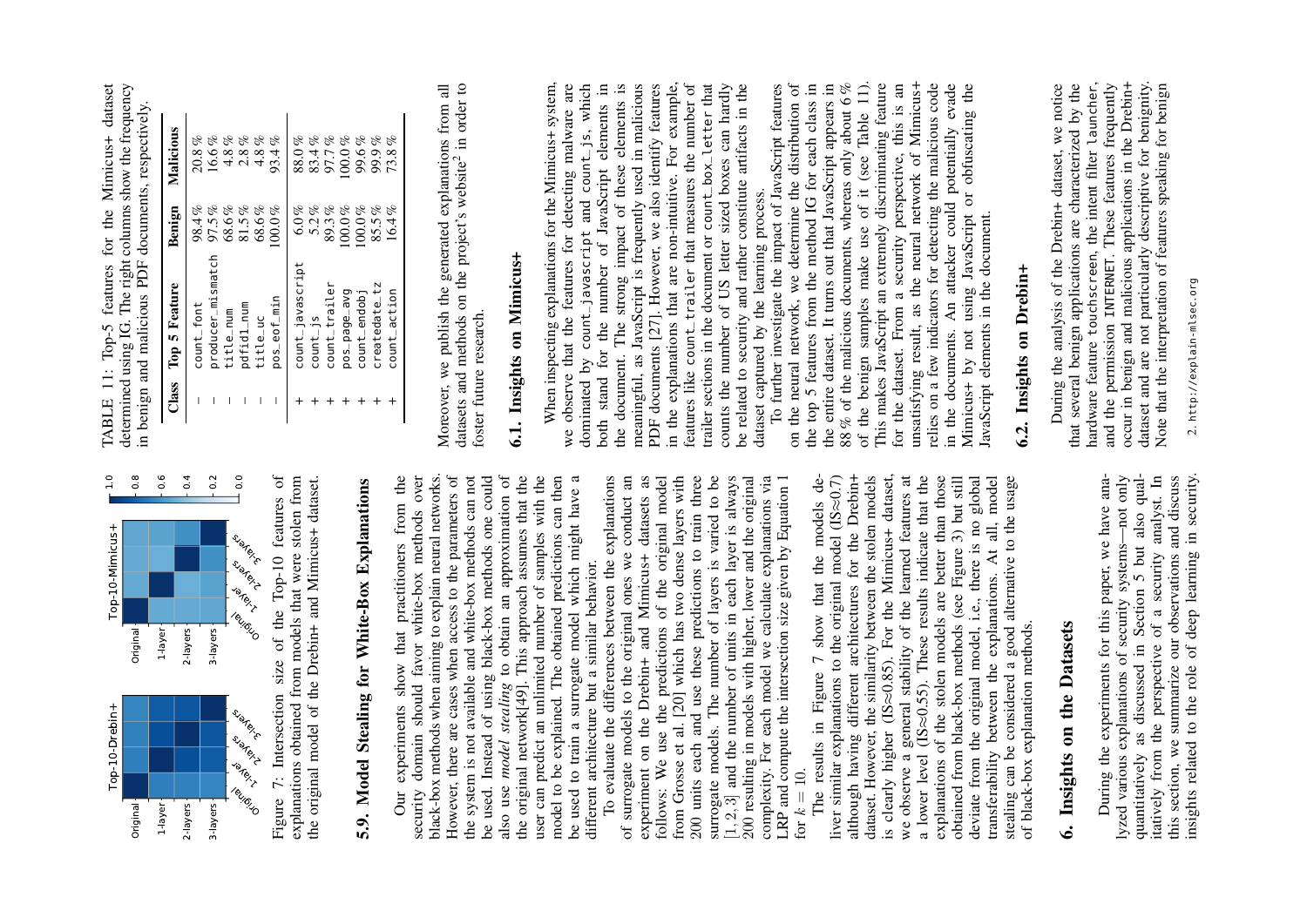applications is challenging due to the broader scope and the difficulty in defining benignity. We conclude that the three features together form an artifact in the dataset that provides an indicator for detecting benign applications.

For malicious Android applications, the situation is different: The explanation methods return highly relevant features that can be linked to the functionality of the malware. For instance, the requested permission SEND\_SMS or features related to accessing sensitive information, such as the permission READ\_PHONE\_STATE and the API call getSimCountryIso, receive consistently high scores in our investigartion. These features are well in line with common malware for Android, such as the *FakeInstaller* family [\[32\]](#page-14-27), which is known to obtain money from victims by secretly sending text messages (SMS) to premium services. Our analysis shows that the MLP network employed in Drebin+ has captured indicative features directly related to the underlying malicious activities.

### 6.3. Insights on VulDeePecker

In contrast to the datasets considered before, the features processed by VulDeePecker resemble lexical tokens and are strongly interconnected on a syntactical level. This becomes apparent in the explanations of the method Integrated Gradients in Figure [4,](#page-5-0) where adjacent tokens have mostly equal colors. Moreover, orange and blue colored features in the explanation are often separated by tokens with no color, indicating a gradual separation of positive and negative relevance values.

During our analysis, we notice that it is still difficult for a human analyst to benefit from the highlighted tokens. First, an analyst interprets the source code rather than the extracted tokens and thus maintains a different view on the data. In Figure [4,](#page-5-0) for example, the interpretation of the highlighted INT0 and INT1 tokens as buffer sizes of 50 and 100 wide characters is misleading, since the neural network is not aware of this relation. Second, VulDeePecker truncates essential parts of the code. In Figure [4,](#page-5-0) during the initialization of the destination buffer, for instance, only the size remains as part of the input. Third, the large amount of highlighted tokens like semicolons, brackets, and equality signs seems to indicate that VulDeePecker overfits to the training data at hand.

Given the truncated program slices and the seemingly unrelated tokens marked as relevant, we conclude that the VulDeePecker system might benefit from extending the learning strategy to longer sequences and cleansing the training data to remove artifacts that are irrelevant for vulnerability discovery.

### 6.4. Insights on DAMD

Finally, we consider Android applications from the DAMD dataset. Due to the difficulty of analyzing raw Dalvik bytecode, we guide our analysis of the dataset by inspecting malicious applications from three popular Android malware families: GoldDream [\[26\]](#page-13-25), DroidKungFu [\[25\]](#page-13-26), and DroidDream [\[18\]](#page-13-27). These families exfiltrate sensitive data and run exploits to take full control of the device.

In our analysis of the Dalvik bytecode, we benefit from the sparsity of the explanations from LRP and IG as explained in Section [5.3.](#page-8-2) Analyzing all relevant features becomes tractable with moderate effort using these methods and we are able to investigate the opcodes with the highest relevance in detail. We observe that the relevant opcode sequences are linked to the malicious functionality.

As an example, Table [4](#page-5-1) depicts the opcode sequence, that is found in all samples of the GoldDream family.Taking a closer look, this sequence occurs in the onReceive method of the com.GoldDream.zj.zjReceiver class. In this function, the malware intercepts incoming SMS and phone calls and stores the information in local files before sending them to an external server. Similarly, we can interpret the explanations of the other two malware families, where functionality related to exploits and persistent installation is highlighted in the Dalvik opcode sequences.

For all members of each malware family, the opcode sequences identified using the explanation methods LRP and IG are identical, which demonstrates that the CNN in the DAMD system has learned an discriminative pattern from the underlying opcode representation.

### <span id="page-12-0"></span>7. Conclusion

The increasing application of deep learning in security renders means for explaining their decisions vitally important. While there exist a wide range of explanation methods from the area of computer vision and machine learning, it has been unclear which of these methods are suitable for security systems. We have addressed this problem and propose evaluation criteria that enable a practitioner to compare and select explanation methods in the context of security. While the importance of these criteria depends on the particular security task, we find that the methods Integrated Gradients and LRP comply best with all requirements. Hence, we generally recommend these methods for explaining predictions in security systems.

Aside from our evaluation of explanation methods, we reveal problems in the general application of deep learning in security. For all considered systems under test, we identify artifacts that substantially contribute to the overall prediction, but are unrelated to the security task. Several of these artifacts are rooted in peculiarities of the data. It is likely that the employed neural networks overfit the data rather than solving the underlying task. We thus conclude that explanations need to become an integral part of any deep learning system to identify artifacts in the training data and to keep the learning focused on the targeted security problem.

Our study is a first step for integrating explainable learning in security systems. We hope to foster a series of research that applies and extends explanation methods, such that deep learning becomes more transparent in computer security. To support this development, we make all our implementations and datasets publicly available.

### Acknowledgements

The authors gratefully acknowledge funding from the German Federal Ministry of Education and Research (BMBF) under the projects VAMOS (FKZ 16KIS0534) and BIFOLD (FKZ 01IS18025B). Furthermore, the authors acknowledge funding by the Deutsche Forschungsgemeinschaft (DFG, German Research Foundation) under Germany's Excellence Strategy EXC 2092 CASA-390781972.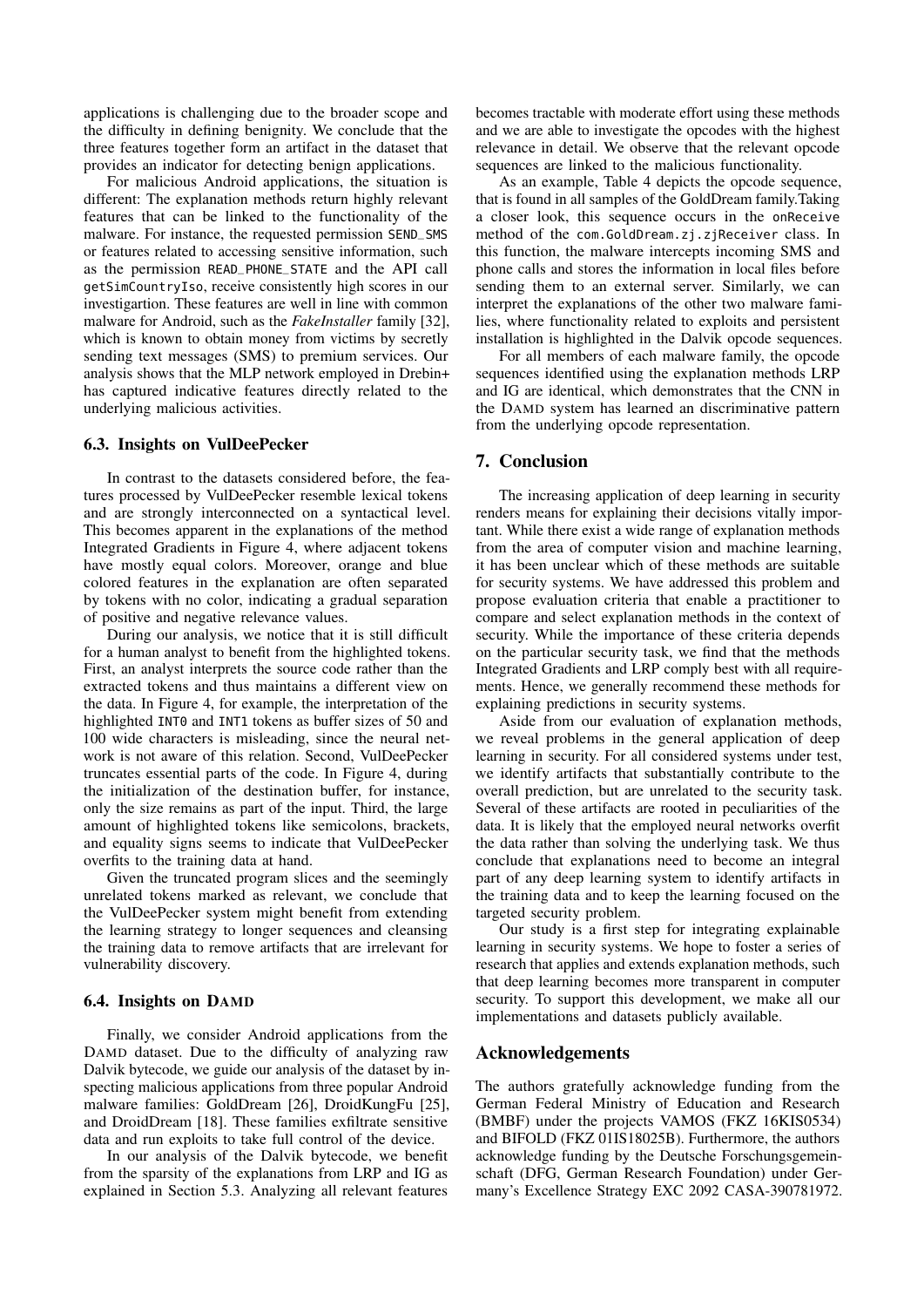### References

- <span id="page-13-21"></span>[1] M. Alber, S. Lapuschkin, P. Seegerer, M. Hägele, K. T. Schütt, G. Montavon, W. Samek, K.-R. Müller, S. Dähne, and P.-J. Kindermans. iNNvestigate neural networks! Technical Report abs/1808.04260, Computing Research Repository (CoRR), 2018.
- <span id="page-13-19"></span>[2] M. Ancona, E. Ceolini, C. Öztireli, and M. Gross. Towards better understanding of gradient-based attribution methods for deep neural networks. In *International Conference on Learning Representations, ICLR*, 2018.
- <span id="page-13-20"></span>[3] D. Arp, M. Spreitzenbarth, M. Hübner, H. Gascon, and K. Rieck. Drebin: Efficient and explainable detection of Android malware in your pocket. In *Proc. of the Network and Distributed System Security Symposium (NDSS)*, Feb. 2014.
- <span id="page-13-5"></span>[4] L. Arras, F. Horn, G. Montavon, K.-R. Müller, and W. Samek. "what is relevant in a text document?": An interpretable machine learning approach. *PLoS ONE*, 12(8), Aug. 2017.
- <span id="page-13-4"></span>[5] S. Bach, A. Binder, G. Montavon, F. Klauschen, K.-R. Müller, and W. Samek. On pixel-wise explanations for non-linear classifier decisions by layer-wise relevance propagation. *PLoS ONE*, 10(7), July 2015.
- <span id="page-13-28"></span>[6] N. Carlini. Is AmI (attacks meet interpretability) robust to adversarial examples? Technical Report abs/1902.02322, Computing Research Repository (CoRR), 2019.
- <span id="page-13-3"></span>[7] N. Carlini and D. A. Wagner. Towards evaluating the robustness of neural networks. In *Proc. of the IEEE Symposium on Security and Privacy*, pages 39–57, 2017.
- <span id="page-13-17"></span>[8] A. Chattopadhyay, A. Sarkar, P. Howlader, and V. N. Balasubramanian. Grad-cam++: Generalized gradientbased visual explanations for deep convolutional networks. In *2018 IEEE Winter Conference on Applications of Computer Vision, WACV 2018, Lake Tahoe, NV, USA, March 12-15, 2018*, pages 839–847, 2018.
- <span id="page-13-11"></span>[9] K. Cho, B. van Merrienboer, Ç. Gülçehre, F. Bougares, H. Schwenk, and Y. Bengio. Learning phrase representations using RNN encoder-decoder for statistical machine translation. Technical Report abs/1606.04435, Computing Research Repository (CoRR), 2014.
- <span id="page-13-2"></span>[10] Z. L. Chua, S. Shen, P. Saxena, and Z. Liang. Neural nets can learn function type signatures from binaries. In *Proc. of the USENIX Security Symposium*, pages 99–116, 2017.
- <span id="page-13-18"></span>[11] P. Dabkowski and Y. Gal. Real time image saliency for black box classifiers. In *Advances in Neural Information Proccessing Systems (NIPS)*, pages 6967– 6976. 2017.
- <span id="page-13-14"></span>[12] A. Datta, S. Sen, and Y. Zick. Algorithmic transparency via quantitative input influence: Theory and experiments with learning systems. In *2016 IEEE Symposium on Security and Privacy*, pages 598–617, 2016.
- <span id="page-13-22"></span>[13] S. Diamond and S. Boyd. CVXPY: A Pythonembedded modeling language for convex optimization. *Journal of Machine Learning Research*, 2016.
- <span id="page-13-7"></span>[14] A.-K. Dombrowski, M. Alber, C. J. Anders, M. Ack-

ermann, K.-R. Müller, and P. Kessel. Explanations can be manipulated and geometry is to blame. In *Advances in Neural Information Proccessing Systems (NIPS)*, 2019.

- <span id="page-13-29"></span>[15] R. O. Duda, P. E. Hart, and D. G. Stork. *Pattern classification*. John Wiley & Sons, second edition, 2000.
- <span id="page-13-13"></span>[16] J. L. Elman. Finding structure in time. *Cognitive Science*, 14(2):179–211, 1990.
- <span id="page-13-15"></span>[17] R. C. Fong and A. Vedaldi. Interpretable explanations of black boxes by meaningful perturbation. In *IEEE International Conference on Computer Vision*, pages 3449–3457, 2017.
- <span id="page-13-27"></span>[18] J. Foremost. DroidDream mobile malware. [https://www.virusbulletin.com/virusbulletin/2012/](https://www.virusbulletin.com/virusbulletin/2012/03/droiddream-mobile-malware) [03/droiddream-mobile-malware,](https://www.virusbulletin.com/virusbulletin/2012/03/droiddream-mobile-malware) 2012. (Online; accessed 14-February-2019).
- <span id="page-13-9"></span>[19] I. Goodfellow, Y. Bengio, and A. Courville. *Deep Learning*. MIT Press, 2016.
- <span id="page-13-24"></span><span id="page-13-23"></span><span id="page-13-0"></span>[20] K. Grosse, N. Papernot, P. Manoharan, M. Backes, and P. D. McDaniel. Adversarial examples for malware detection. In *Proc. of the European Symposium on Research in Computer Security (ESORICS)*, pages 62–79, 2017.
- <span id="page-13-6"></span>[21] W. Guo, D. Mu, J. Xu, P. Su, G. Wang, and X. Xing. LEMNA: Explaining deep learning based security applications. In *Proc. of the ACM Conference on Computer and Communications Security (CCS)*, pages 364–379, 2018.
- <span id="page-13-12"></span>[22] S. Hochreiter and J. Schmidhuber. Long short-term memory. *Neural Computation*, 9:1735–1780, 1997.
- <span id="page-13-1"></span>[23] W. Huang and J. W. Stokes. MtNet: A multi-task neural network for dynamic malware classification. In *Proc. of the Conference on Detection of Intrusions and Malware & Vulnerability Assessment (DIMVA)*, pages 399–418, 2016.
- <span id="page-13-16"></span>[24] P. jan Kindermans, K. T. Schütt, M. Alber, K.-R. Müller, D. Erhan, B. Kim, and S. Dähne. Learning how to explain neural networks: Patternnet and patternattribution. In *Proc. of the International Conference on Learning Representations (ICLR)*, 2018.
- <span id="page-13-26"></span>[25] X. Jiang. Security Alert: New sophisticated Android malware DroidKungFu found in alternative chinese App markets. [https://www.csc2.ncsu.edu/faculty/](https://www.csc2.ncsu.edu/faculty/xjiang4/DroidKungFu.html) [xjiang4/DroidKungFu.html,](https://www.csc2.ncsu.edu/faculty/xjiang4/DroidKungFu.html) 2011. (Online; accessed 14-February-2019).
- <span id="page-13-25"></span>[26] X. Jiang. Security Alert: New Android malware GoldDream found in alternative app markets. [https://www.csc2.ncsu.edu/faculty/xjiang4/](https://www.csc2.ncsu.edu/faculty/xjiang4/GoldDream/) [GoldDream/,](https://www.csc2.ncsu.edu/faculty/xjiang4/GoldDream/) 2011. (Online; accessed 14-February-2019).
- [27] A. Kapravelos, Y. Shoshitaishvili, M. Cova, C. Kruegel, and G. Vigna. Revolver: An automated approach to the detection of evasive web-based malware. In *Proc. of the USENIX Security Symposium*, pages 637–651, Aug. 2013.
- <span id="page-13-8"></span>[28] A. Krizhevsky, I. Sutskever, and G. E. Hinton. Imagenet classification with deep convolutional neural networks. In *Advances in Neural Information Proccessing Systems (NIPS)*. Curran Associates, Inc., 2012.
- <span id="page-13-10"></span>[29] Y. LeCun and Y. Bengio. Convolutional networks for images, speech, and time-series. In *The Handbook*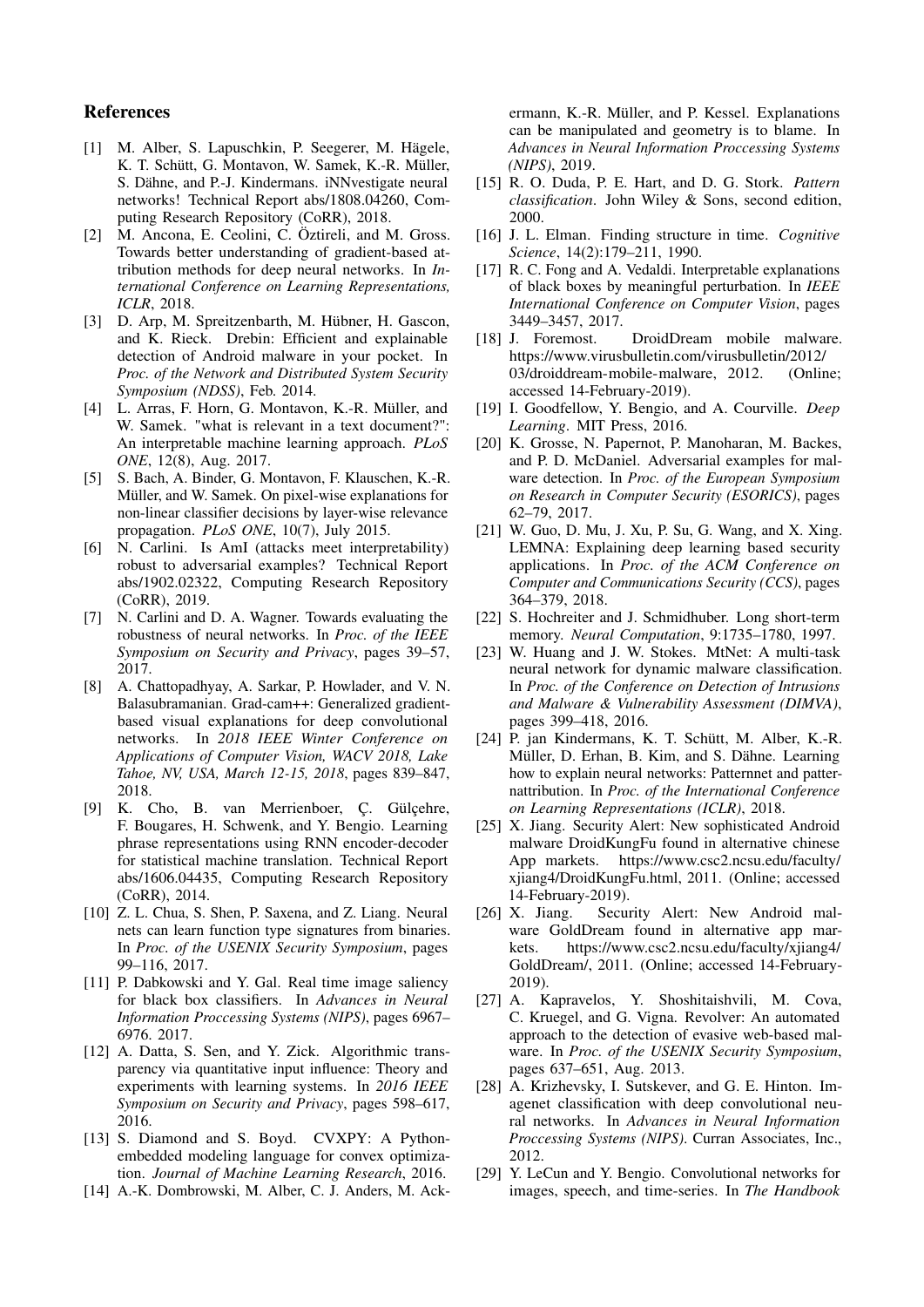*of Brain Theory and Neural Networks*. MIT, 1995.

- <span id="page-14-3"></span>[30] Z. Li, D. Zou, S. Xu, X. Ou, H. Jin, S. Wang, Z. Deng, and Y. Zhong. Vuldeepecker: A deep learning-based system for vulnerability detection. In *Proc. of the Network and Distributed System Security Symposium (NDSS)*, 2018.
- <span id="page-14-18"></span>[31] S. M. Lundberg and S.-I. Lee. A unified approach to interpreting model predictions. In *Advances in Neural Information Proccessing Systems (NIPS)*, pages 4765– 4774. 2017.
- <span id="page-14-27"></span>[32] McAfee. Android/FakeInstaller.L. [https://home.](https://home.mcafee.com/virusinfo/) [mcafee.com/virusinfo/,](https://home.mcafee.com/virusinfo/) 2012. (Online; accessed 1- August-2018).
- <span id="page-14-0"></span>[33] N. McLaughlin, J. M. del RincÂsn, B. Kang, S. Y. Yerima, P. C. Miller, S. Sezer, Y. Safaei, E. Trickel, Z. Zhao, A. DoupÃl', and G.-J. Ahn. Deep android malware detection. In *Proc. of the ACM Conference on Data and Application Security and Privacy (CODASPY)*, pages 301–308, 2017.
- <span id="page-14-22"></span>[34] T. Mikolov, K. Chen, G. Corrado, and J. Dean. Efficient estimation of word representations in vector space. In *Proc. of the International Conference on Learning Representations (ICLR Workshop)*, 2013.
- <span id="page-14-4"></span>[35] N. Papernot, P. D. McDaniel, A. Sinha, and M. P. Wellman. Sok: Security and privacy in machine learning. In *Proc. of the IEEE European Symposium on Security and Privacy (EuroS&P)*, pages 399–414, 2018.
- <span id="page-14-13"></span>[36] M. T. Ribeiro, S. Singh, and C. Guestrin. "why should i trust you?": Explaining the predictions of any classifier. In *Proc. of the ACM SIGKDD International Conference On Knowledge Discovery and Data Mining (KDD)*, 2016.
- <span id="page-14-11"></span>[37] R. Rojas. *Neural Networks: A Systematic Approach*. Springer-Verlag, Berlin, Deutschland, 1996. ISBN 3-450-60505-3.
- <span id="page-14-12"></span>[38] D. E. Rumelhart, G. E. Hinton, and R. J. Williams. Learning internal representations by error propagation. *Parallel distributed processing: Explorations in the microstructure of cognition*, 1(Foundation), 1986.
- <span id="page-14-17"></span>[39] R. R. Selvaraju, M. Cogswell, A. Das, R. Vedantam, D. Parikh, and D. Batra. Grad-cam: Visual explanations from deep networks via gradient-based localization. In *The IEEE International Conference on Computer Vision (ICCV)*, pages 618–626, Oct 2017.
- <span id="page-14-19"></span>[40] L. Shapley. A value for n-person games. 1953.
- <span id="page-14-1"></span>[41] E. C. R. Shin, D. Song, and R. Moazzezi. Recognizing functions in binaries with neural networks. In *Proc. of the USENIX Security Symposium*, pages 611–626, 2015.
- <span id="page-14-15"></span>[42] A. Shrikumar, P. Greenside, and A. Kundaje. Learning important features through propagating activation differences. In *Proc. of the International Conference on Machine Learning (ICML)*, pages 3145–3153, 2017.
- <span id="page-14-5"></span>[43] K. Simonyan, A. Vedaldi, and A. Zisserman. Deep inside convolutional networks: Visualising image classification models and saliency maps. In *Proc. of the International Conference on Learning Representations (ICLR)*, 2014.
- <span id="page-14-23"></span>[44] D. Slack, S. Hilgard, E. Jia, S. Singh, and H. Lakkaraju. Fooling lime and shap: Adversarial at-

tacks on post hoc explanation methods. In *AAAI/ACM Conference on Artificial Intelligence , Ethics, and Society (AIES)*, 2019.

- <span id="page-14-20"></span>[45] C. Smutz and A. Stavrou. Malicious PDF detection using metadata and structural features. In *Proc. of the Annual Computer Security Applications Conference (ACSAC)*, pages 239–248, 2012.
- <span id="page-14-14"></span>[46] J. Springenberg, A. Dosovitskiy, T. Brox, and M. Riedmiller. Striving for simplicity: The all convolutional net. In *ICLR (workshop track)*, 2015.
- <span id="page-14-9"></span>[47] M. Sundararajan, A. Taly, and Q. Yan. Axiomatic attribution for deep networks. In *Proceedings of the 34th International Conference on Machine Learning*, pages 3319–3328, 2017.
- <span id="page-14-10"></span>[48] I. Sutskever, O. Vinyals, and Q. V. Le. Sequence to sequence learning with neural networks. In *Advances in Neural Information Proccessing Systems (NIPS)*, pages 3104–3112, 2014.
- <span id="page-14-26"></span>[49] F. Tramèr, F. Zhang, A. Juels, M. K. Reiter, and T. Ristenpart. Stealing machine learning models via prediction apis. In *25th USENIX Security Symposium (USENIX Security 16)*, pages 601–618, Austin, TX, Aug. 2016. USENIX Association. ISBN 978-1-931971-32-4. URL [https://www.usenix.org/conference/usenixsecurity16/](https://www.usenix.org/conference/usenixsecurity16/technical-sessions/presentation/tramer) [technical-sessions/presentation/tramer.](https://www.usenix.org/conference/usenixsecurity16/technical-sessions/presentation/tramer)
- <span id="page-14-8"></span>[50] N. Šrndić and P. Laskov. Practical evasion of a learning-based classifier: A case study. In *Proc. of the IEEE Symposium on Security and Privacy*, pages 197–211, 2014.
- <span id="page-14-24"></span>[51] A. Warnecke. Layerwise Relevance Propagation for LSTMs. [https://github.com/alewarne/](https://github.com/alewarne/Layerwise-Relevance-Propagation-for-LSTMs) [Layerwise-Relevance-Propagation-for-LSTMs,](https://github.com/alewarne/Layerwise-Relevance-Propagation-for-LSTMs) .
- <span id="page-14-25"></span>[52] A. Warnecke. Explain Security DNNs. [https://github.](https://github.com/alewarne/ExplainSecurityDNNs) [com/alewarne/ExplainSecurityDNNs,](https://github.com/alewarne/ExplainSecurityDNNs) .
- <span id="page-14-2"></span>[53] X. Xu, C. Liu, Q. Feng, H. Yin, L. Song, and D. Song. Neural network-based graph embedding for cross-platform binary code similarity detection. In *Proc. of the ACM Conference on Computer and Communications Security (CCS)*, pages 363–376, 2017.
- <span id="page-14-6"></span>[54] M. D. Zeiler and R. Fergus. Visualizing and understanding convolutional networks. In *Computer Vision – ECCV 2014*, pages 818–833. Springer International Publishing, 2014.
- <span id="page-14-7"></span>[55] X. Zhang, N. Wang, H. Shen, S. Ji, X. Luo, and T. Wang. Interpretable deep learning under fire. In *Proc. of USENIX Security Symposium*, 2019.
- <span id="page-14-16"></span>[56] B. Zhou, A. Khosla, A. Lapedriza, A. Oliva, and A. Torralba. Learning deep features for discriminative localization. In *IEEE Conference on Computer Vision and Pattern Recognition (CVPR)*, pages 2921–2929, 2016.
- <span id="page-14-21"></span>[57] Y. Zhou and X. Jiang. Dissecting android malware: Characterization and evolution. In *Proc. of the IEEE Symposium on Security and Privacy*, pages 95–109, 2012.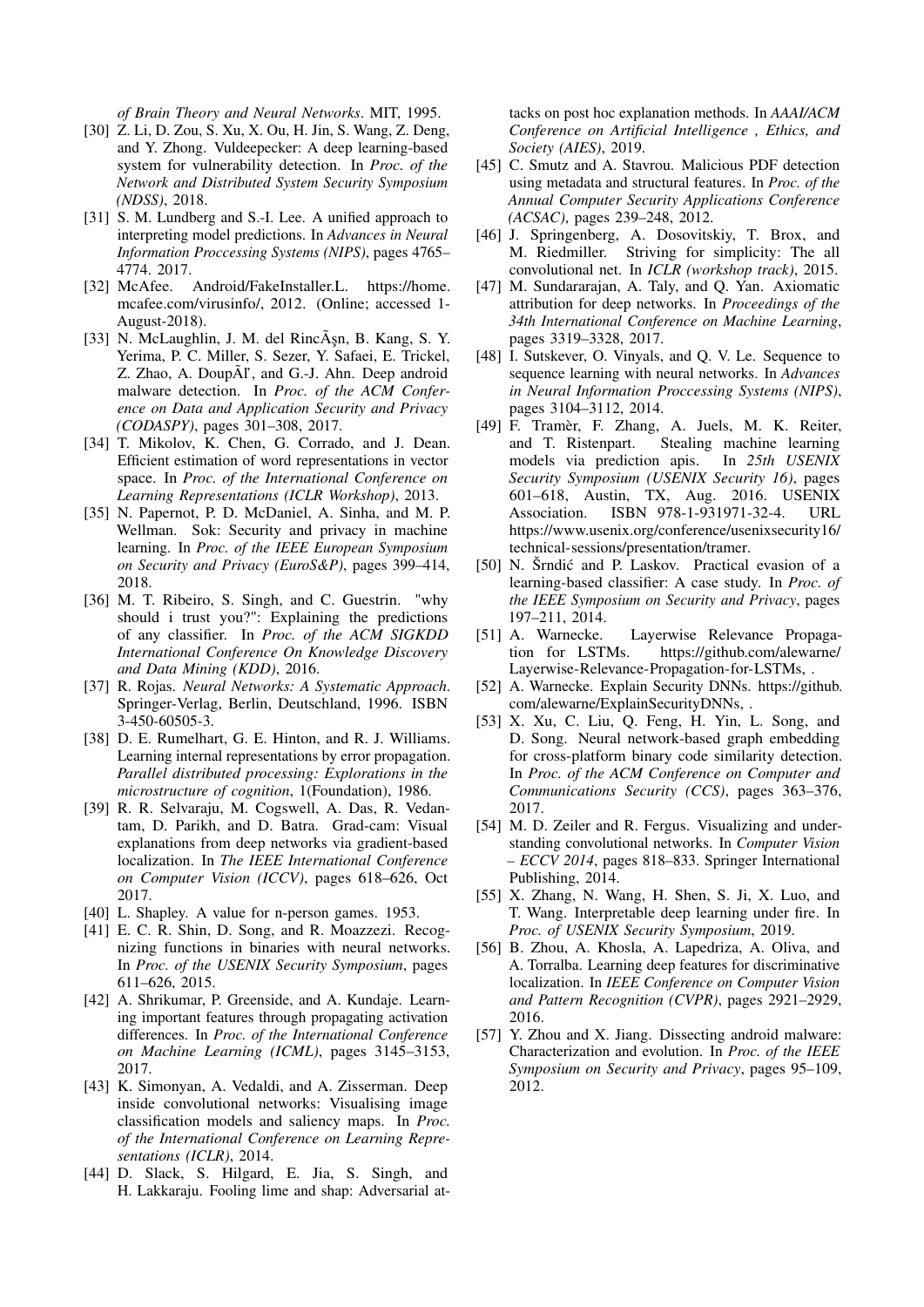### Appendix

### <span id="page-15-0"></span>1. Related Concepts

Some of the considered explanations methods share similarities with techniques of adversarial examples and feature selection. While these similarities result from an analogous analysis of the prediction function  $f_N$ , the underlying objectives are fundamentally different from explainable learning and cannot be transferred easily. In the following, we briefly highlight these different objectives:

Adversarial examples. Adversarial examples are constructed by determining a minimal perturbation  $\delta$  such that  $f_N (x + \delta) \neq f_N (x)$  for a given neural network N and an input vector x [\[7,](#page-13-3) [35\]](#page-14-4). The perturbation  $\delta$ encodes which features need to be *modified* to change the prediction. However, the perturbation does not explain *why*  $x$  was given the label  $y$  by the neural network. The Gradients explanation method described in Section [3](#page-2-0) shares similarities with some attacks generating adversarial examples, as the gradient  $\partial f_N / \partial x_i$  is used to quantify the difference of  $f_N$  when changing a feature  $x_i$  slightly. Still, algorithms for determining adversarial examples are insufficient for computing reasonable explanations.

Note that we deliberately do not study adversarial examples in this paper. Techniques for attacking and defending learning algorithms are orthogonal to our work. These techniques can be augmented using explanations, yet it is completely open how this can be done in a secure manner. Recent defenses for adversarial examples based on explanations have proven to be totally ineffective [\[6\]](#page-13-28).

Feature selection. This concept aims at reducing the dimensionality of a learning problem by selecting a subset of discriminative features [\[15\]](#page-13-29). At a first glance, features determined through feature selection seem like a good fit for explanation. While the selected features can be investigated and often capture characteristics of the underlying data, they are determined independent from a particular learning model. As a result, feature selection methods cannot be direclty applied for explaining the decision of a neural network.

### <span id="page-15-1"></span>2. Incompatible Explanation Methods

Several explanation methods are not suitable for general application in security, as they do not support common architectures of neural networks used in this area (see Table [1\)](#page-2-3). We do not consider these methods in our evaluation, yet for completeness we provide a short overview of these methods in the following.

PatternNet and PatternAttribution. These white-box methods are inspired by the explanation of linear models. While PatternNet determines gradients and replaces neural network weights by so-called *informative directions*, PatternAttribution builds on the LRP framework and computes explanations relative to so-called root points whose output are 0. Both approaches are restricted to feed-forward and convolutional networks. Recurrent neural networks are not supported.

DeConvNet and GuidedBackProp. These methods aim at reconstructing an input x given output y, that is, mapping y back to the input space. To this end, the authors present an approach to revert the computations of a convolutional layer followed by a rectified linear unit (ReLu) and maxpooling, which is the essential sequence of layers in neural networks for image classification. Similar to LRP and DeepLift, both methods perform a backwards pass through the network. The major drawback of these methods is again the restriction to convolutional neural networks.

CAM, GradCAM, and GradCAM++. These three whitebox methods compute relevance scores by accessing the output of the last convolutional layer in a CNN and performing global average pooling. Given the activations  $a_{ki}$  of the k-th channel at unit i, GradCam learn weights  $w_k$  such that

$$
y \approx \sum_{i} \sum_{k} w_k a_{ki}.
$$

That is, the classification is modeled as a linear combination of the activations of the last layer of all channels and finally  $r_i = \sum_k w_k a_{ki}$ . GradCam and GradCam++ extend this approach by including specific gradients in this calculation. All three methods are only applicable if the neural network uses a convolutional layer as the final layer. While this setting is common in image recognition, it is rarely used in security applications and thus we do not analyze these methods.

RTIS and MASK. These methods compute relevance scores by solving an optimization problem for a *mask* m. A mask m is applied to x as  $m \circ x$  in order to affect x, for example by setting features to zero. To this end, Fong and Vedaldi [\[17\]](#page-13-15) propose the optimization problem

$$
m^*=\mathop{\arg\min}\limits_{m\in[0,1]^d}\lambda\|\mathbf{1}-m\|_1+f_N(m\circ x),
$$

which determines a sparse mask, that identifies relevant features of  $x$ . This can be solved using gradient descent, which thus makes these white-box approaches. However, solving the equation above often leads to noisy results which is why RTIS and MASK add additional terms to achieve smooth solutions using regularization and blurring. These concepts, however, are only applicable for images and cannot be transferred to other types of features.

Quantitative Input Influence. This method is another black-box approach which calculates relevances by changing input features and calculating the difference between the outcomes. Let  $X_{-i}U_i$  be the random variable with the *i*th input of  $X$  being replaced by a random value that is drawn from the distribution of feature  $x_i$ . Then the relevance of feature  $i$  for a classification to class  $c$  is given by

$$
r_i = \mathbb{E}\left[f_N(X_{-i}U_i) \neq c | X = x\right].
$$

However, when the features of  $X$  are binary like in some of our datasets this equation becomes

$$
r_i = \begin{cases} 1 & f_N(x_{\neg i}) \neq c \\ 0 & \text{else} \end{cases}
$$